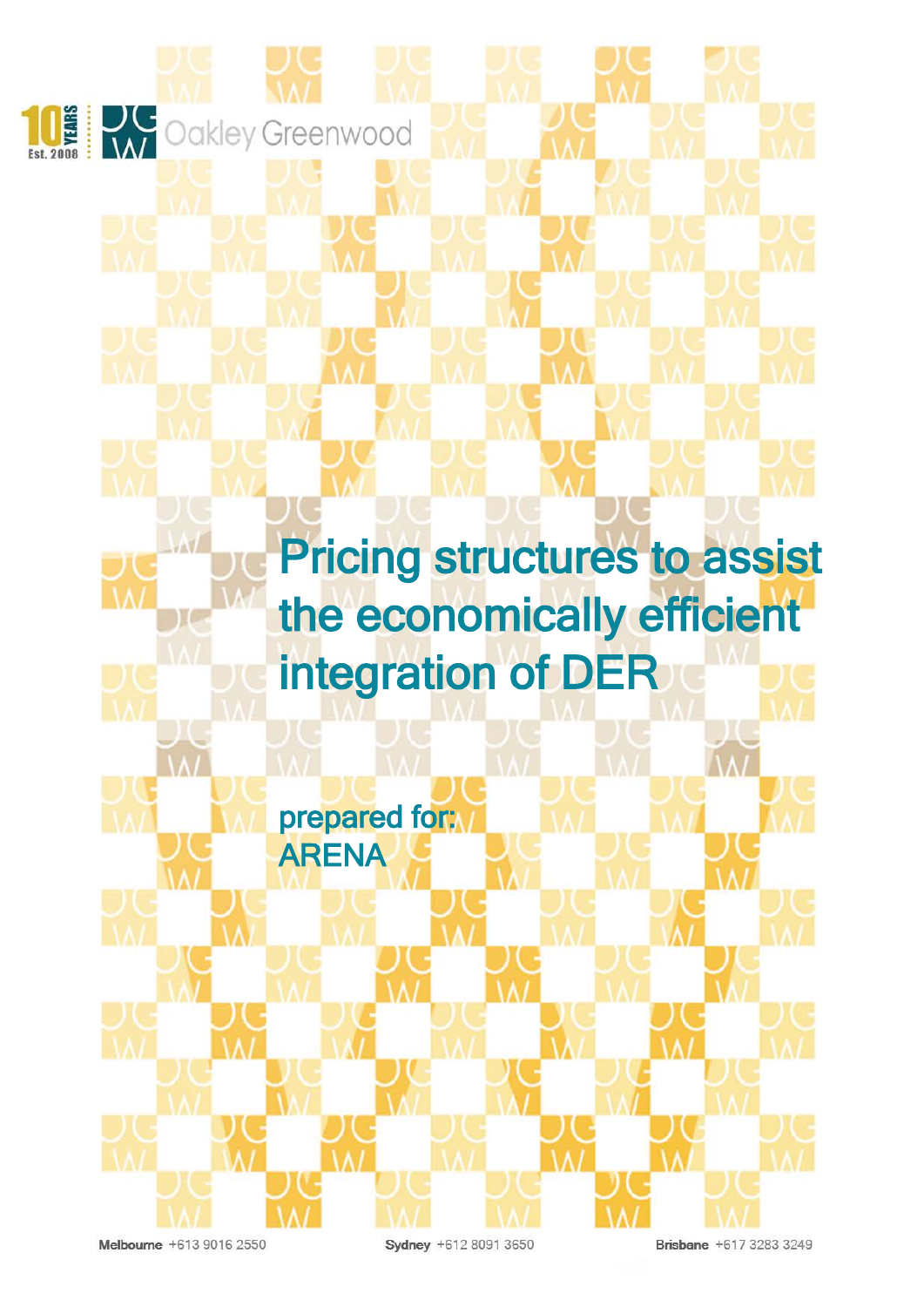

# DISCLAIMER

This document presents the results of work undertaken by Oakley Greenwood with funding from ARENA as part of ARENA's Advancing Renewables Program. The views expressed herein are not necessarily the views of the Australian Government, and the Australian Government does not accept responsibility for any information or advice contained herein.

The report was prepared in consultation with a Stakeholder Reference Group and a Market Bodies Reference Group to assess the potential of economically efficient (i.e., cost-reflective) price signals as a means for integrating the use of distributed energy resources (DER) within Australia's National Electricity Market (NEM).

In particular, this report presents alternative pricing structures that could be used to provide economically efficient price signals regarding the value that the services identified earlier in the study that DER can provide to the electricity supply chain.

This report is intended for general publication and is provided for information and discussion purposes only. Oakley Greenwood and the members of the Stakeholder and Market Bodies Reference Groups disclaim liability for any use of the information in this report by any party for any purpose other than information and discussion.

# DOCUMENT INFORMATION

| Project            | Pricing for the Integration of Distributed Energy Resources: Pricing<br><b>Structures</b> |
|--------------------|-------------------------------------------------------------------------------------------|
| Client             | ARENA                                                                                     |
| <b>Status</b>      | Final topic report                                                                        |
| Report prepared by | Lance Hoch<br>Rohan Harris<br>Alex Cruickshank                                            |
| Date               | October 2019                                                                              |

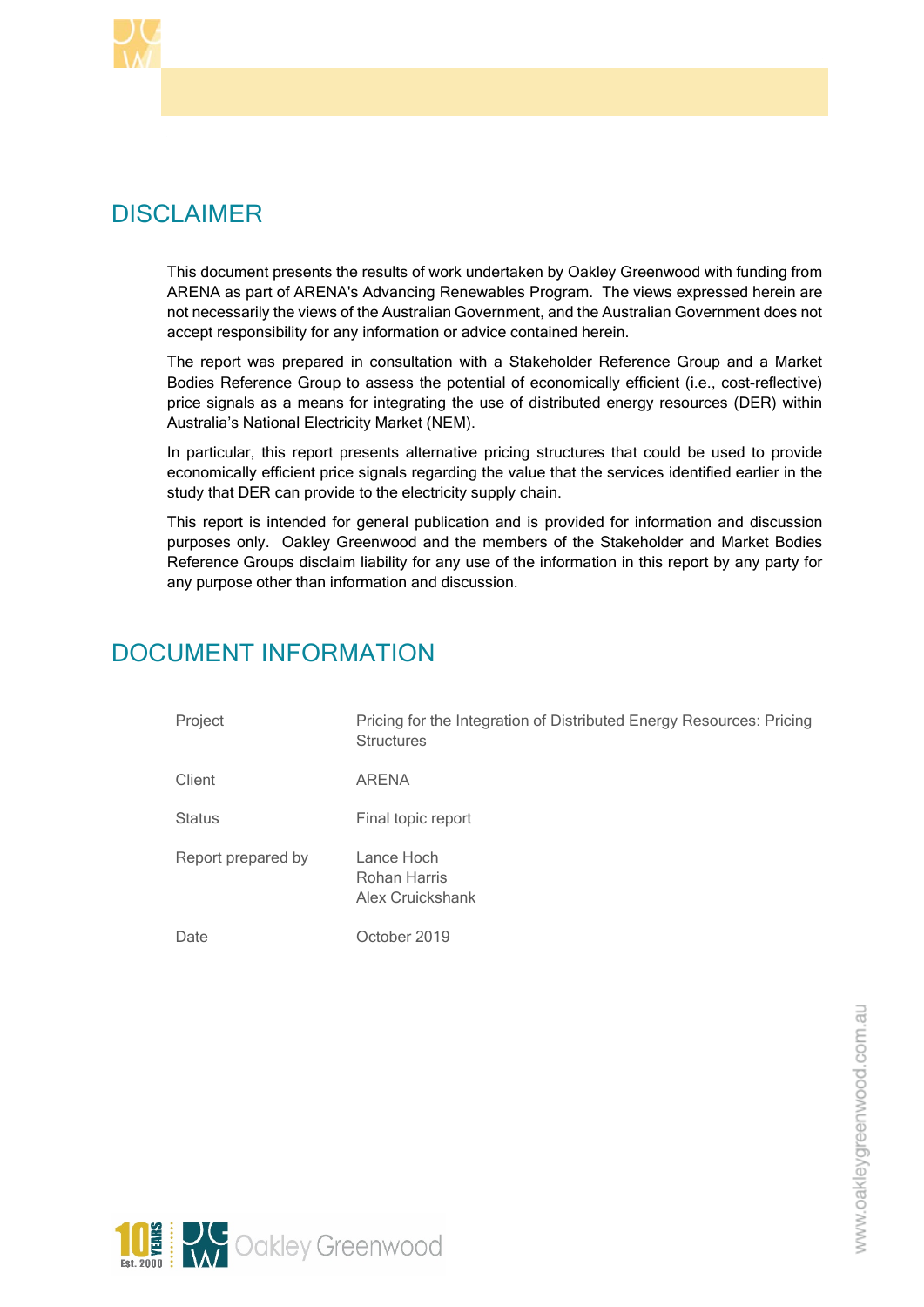

# Table of contents

| 1. |      |                                                                                |    |
|----|------|--------------------------------------------------------------------------------|----|
|    | 1.1. |                                                                                |    |
|    | 1.2. |                                                                                |    |
| 2. |      |                                                                                |    |
|    | 2.1. |                                                                                |    |
|    | 2.2. |                                                                                |    |
|    | 2.3. |                                                                                |    |
|    | 2.4. |                                                                                |    |
|    | 2.5. |                                                                                |    |
| 3. |      |                                                                                |    |
|    | 3.1. |                                                                                |    |
|    | 3.2. |                                                                                |    |
|    | 3.3. |                                                                                |    |
|    | 3.4. |                                                                                |    |
|    | 3.5. |                                                                                |    |
|    | 3.6. | Costs of managing voltage within required levels on shared network  17         |    |
|    | 3.7. | A summary of stakeholder comments on the network pricing options presented  18 |    |
| 4. |      |                                                                                |    |
|    | 4.1. |                                                                                |    |
|    | 4.2. |                                                                                |    |
|    | 4.3. |                                                                                |    |
|    | 4.4. |                                                                                |    |
|    | 4.5. |                                                                                |    |
|    | 4.6. |                                                                                |    |
| 5. |      |                                                                                | 34 |



i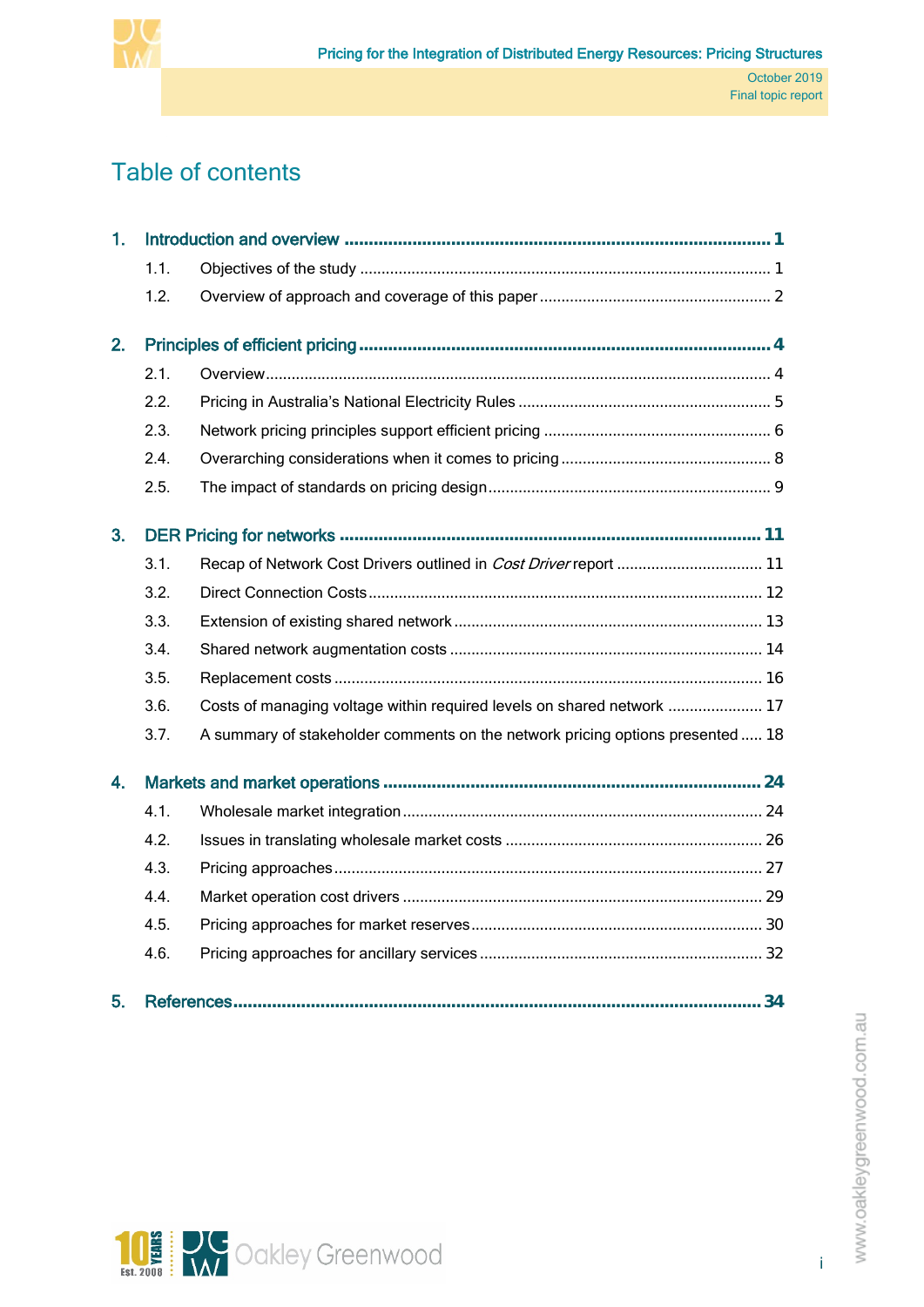

# Table of FIGURES

# Table of TABLES

|--|

ii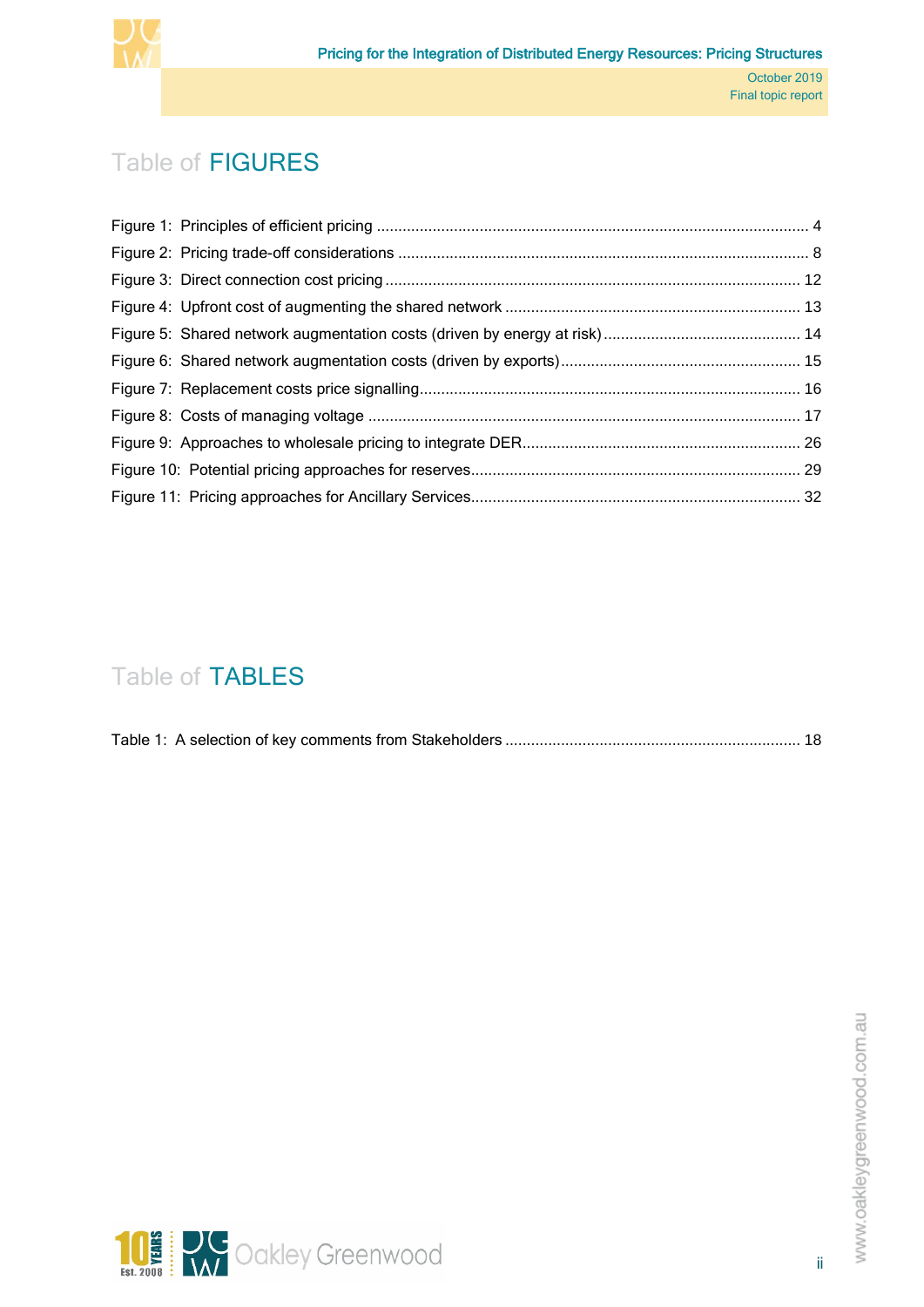<span id="page-4-2"></span>

## 1. Introduction and overview

### 1.1. Objectives of the study

From an economic perspective, the benefits accruing from the increasing uptake of DER in the National Electricity Market (NEM) will be maximised if the price signals and other aspects of the market arrangements incentivise:

#### DER investment:

- at the right scale, at the correct location, and at the right time (allocative efficiency), and
- **at the** *least cost* (productive efficiency); and

**I** the operation of DER so that it is allocated to its highest value use in its location at any specific time, so as to maximise its economic value (allocative efficiency).

The appropriate signals to incentivise both efficient investment in, and operation of, DER are fundamental to the achievement of the National Electricity Objective. The corollary is that an uncoordinated approach to the deployment (i.e., one not driven by the underlying economic benefits and costs of DER) will almost certainly lead to DER being installed at an inappropriate scale, and potentially in the wrong locations and at the wrong times, as well as it being operated in a manner that does not maximise economic efficiency.

<span id="page-4-0"></span>Accordingly, the overall objective of this study is to determine how price signals can be structured and presented so as to best reflect the value that DER at customer sites or elsewhere within the distribution can provide to the electricity value chain so that DER investment is driven by market forces, maximised at the appropriate points in the energy delivery chain and developed at the right scale within the NEM.<sup>[1](#page-4-2)</sup>

1



<span id="page-4-1"></span><sup>1</sup> For the purpose of this study, DER includes decisions on the use of energy, including load shifting and curtailment (DR), as well as co-generation, tri-generation, and embedded and behind-the-meter renewable energy generation technologies and storage.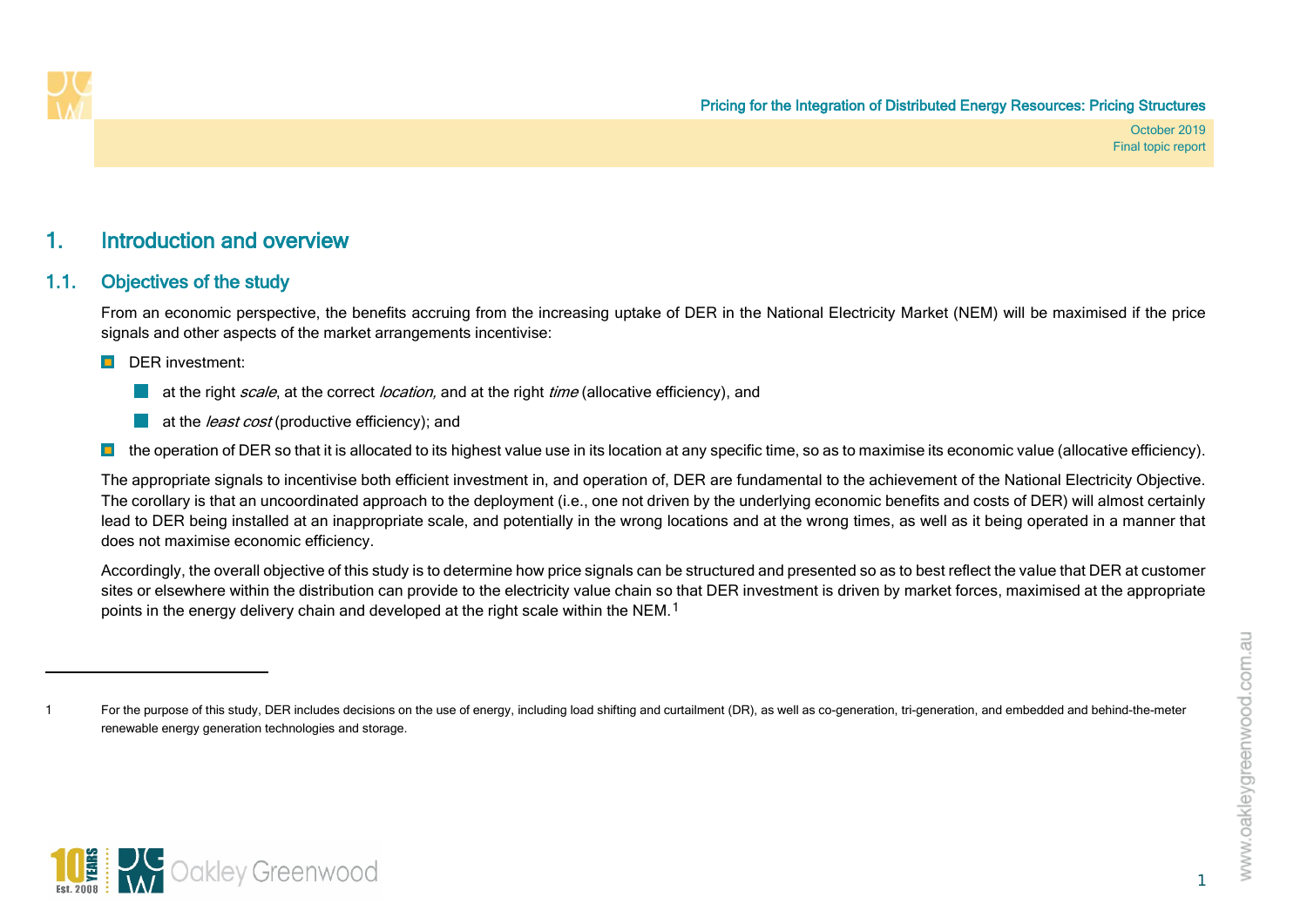

### 1.2. Overview of approach and coverage of this paper

The study is organised in six major steps, as shown in the figure on the right, and includes a significant amount of stakeholder engagement and input from the industry, consumer groups, market intermediaries and market bodies. The six primary steps within the study are:

- $\Box$  Commencement of the project with a workshop to embed the stakeholder processes to be used through the remainder of the work (Step 1).
- **ID** Identification of the services that DER can provide to each part of the electricity supply chain with specific attention to those services that are not already valued/priced (Step 2).
- D Development of the value range of each service that is not currently priced in the market, along with the units in which the value should be denominated and a description of the factors that govern the technical feasibility of the use of DER for the provision of each service and the extent to which the provision of each service may interact with other services or value streams (Step 3a).
- $\Box$  Translation of the values into price signals that can be readily understood and responded to by market participants, market intermediaries, DER investors and end customers (Step 3b).
- <span id="page-5-0"></span>**D** An assessment of the degree to which the current and likely near-term developments in the market design, Rules, market arrangements and regulatory framework will support the use of these price signals or will need to be modified to do so, incorporating learnings from other markets that are farther along in the integration of DER (Step 4).



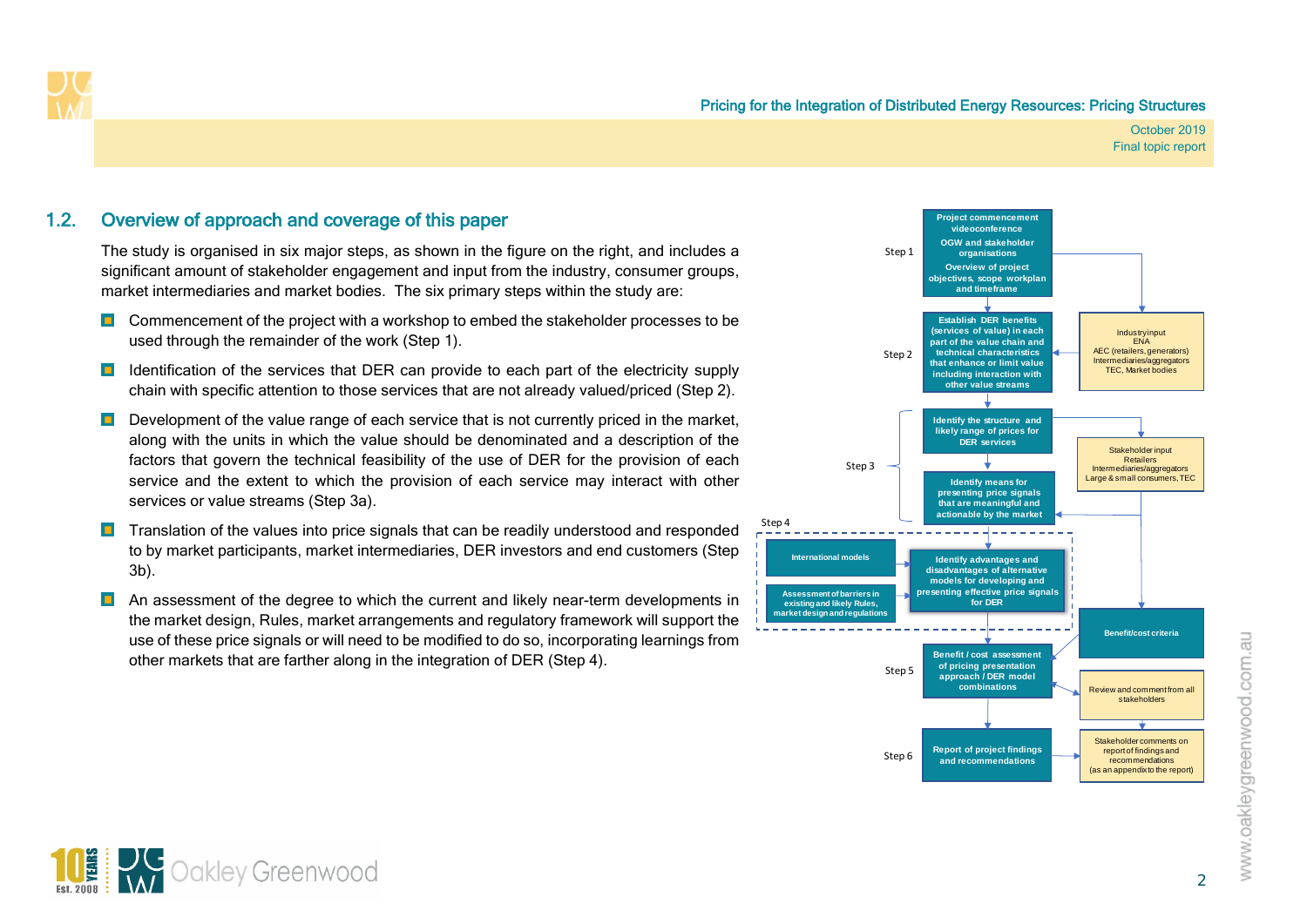<span id="page-6-0"></span>

- **P** Prioritisation of the pricing options in terms of the magnitude of the value of the benefits they are likely to be able to realise as compared to the costs required to obtain them, using a set of criteria that conform with the National Energy Objective to assess their relative ability to increase economically efficient deployment and operation of DER and the complexity, costs and difficulty of implementing them (Step 5).
- **Reporting of results to stakeholders for review and comment, and wider dissemination (Step 6).**

This paper summarises the findings of Step 3. Step [2](#page-6-0) identified and described the types of services that DER can provide to the electricity value chain.<sup>2</sup> Step 3 explored how the value of those services could best be reflected in the structure and nature of price signals provided by the various parts of electricity supply chain to investors in and owners/operators of DER.

<sup>&</sup>lt;sup>2</sup> See Oakley Greenwood, *Pricing structures to assist the economically efficient integration of DER*, prepared for ARENA, April 2019.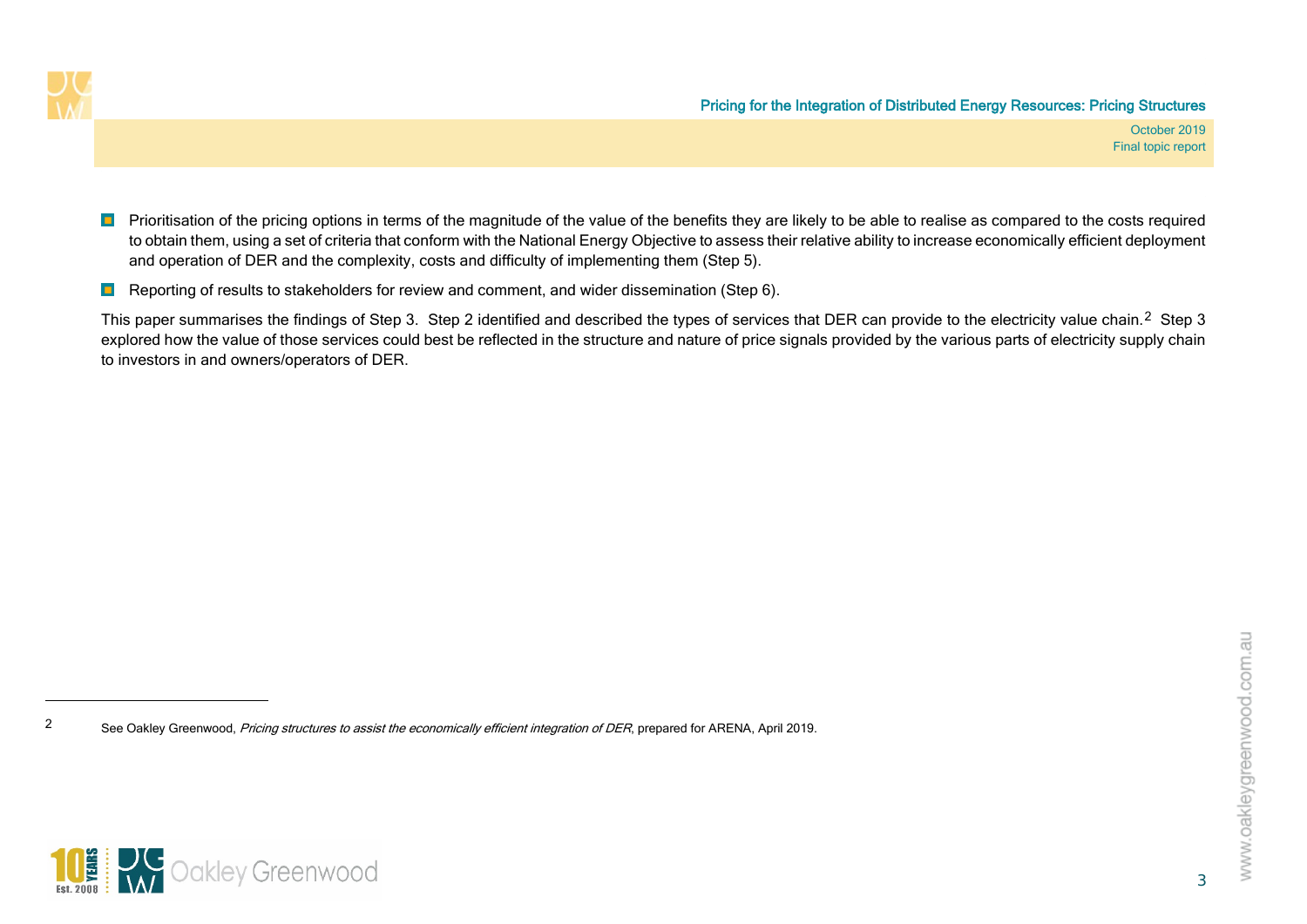

<span id="page-7-4"></span><span id="page-7-3"></span><span id="page-7-2"></span>Figure 1: Principles of efficient pricing

October 2019 Final topic report

## <span id="page-7-5"></span>2. Principles of efficient pricing

### 2.1. Overview

In 1961, James Bonbright posited a set of basic principles (shown in [Figure 1\)](#page-7-2) that should be reflected in electricity pricing. His principles were developed within a context in which electricity was supplied by vertically integrated monopolies and the setting of tariffs was essentially an exercise in balancing the interests of capital attraction with those of customers within a 'public interest' framework.

The advent of DER and bi-directional electricity flow introduces some new concerns, and various parties have sought to rephrase Bonbright's principles. Ahmad Faruqui of the Brattle Group re-cast them as follows:

The ideal rate design should promote economic efficiency, enhance customer equity, ensure the financial health of the utility, be transparent to customers and empower customer choice $3$ 

Karl Rabago and Radina Valova of the Pace Energy and Climate Center, at the Pace Law School (White Plains, New York), have offered 7 specific principles that more specifically address the added players and concerns of a DER electricity world<sup>4</sup>, as follows:

- $\blacksquare$  Regulators should fully comprehend and reflect resource value in rates (tariffs).
- <span id="page-7-1"></span><span id="page-7-0"></span>Rate making must account for the relative market positions of various market actors, and for the information asymmetries among different customers, utilities and market participants.



3 Ahmad Faruqui," Residential Rates for the Utility of the Future", 13 May 2016, [https://brattlefiles.blob.core.windows.net/files/7291\\_residential\\_rates\\_for\\_the\\_utility\\_of\\_the\\_future\\_final.pdf](https://brattlefiles.blob.core.windows.net/files/7291_residential_rates_for_the_utility_of_the_future_final.pdf)

Karl R Rabago & Radina Valova, "Revisiting Bonbright's principles of public utility rates in a DER world", The Electricity Journal, Volume 31, Issue 8, October 2018, pp 9-13.

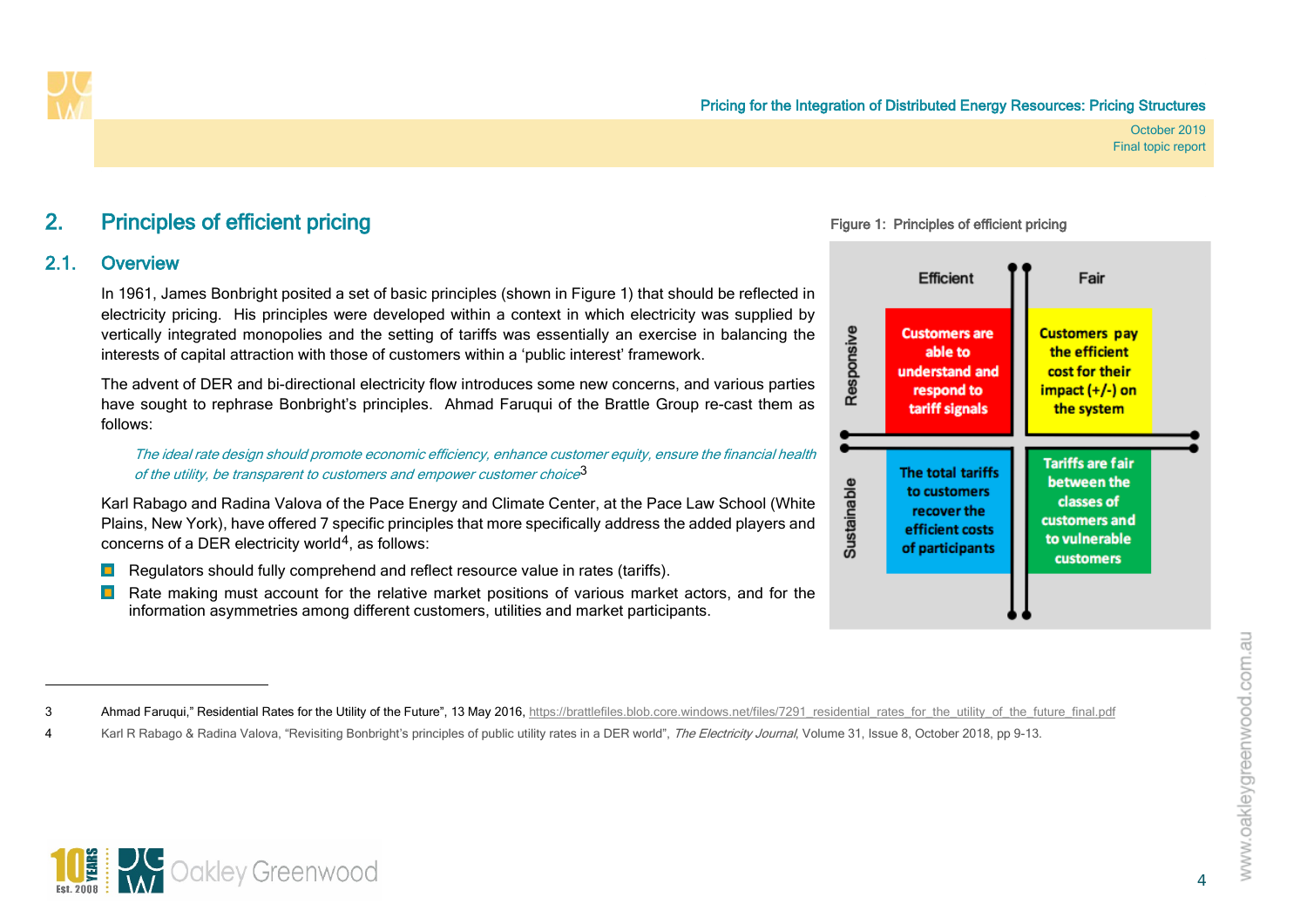<span id="page-8-1"></span>

- **D** Sound rate design must be grounded in a careful assessment of practical economic impacts on all market participants, especially customers.
- **Rates must support capital attraction for all resources that provide energy services, regardless of whether the affected investor is the utility, the customer or a** third-party provider.
- **Rates must be designed to account for the incentives they create for utilities, customers and non-utility market participants.**
- $\blacksquare$ Just and reasonable rates require accurate accounting for utility costs.
- **Rate design and cost allocation are separate functions driven by distinct policy objectives.**

### 2.2. Pricing in Australia's National Electricity Rules

The National Electricity Rules (NER) were developed to guide the operation of Australia's electricity supply chain as it was vertically disaggregated, and market forces were introduced. The NER are based on economic theory and specify that pricing within or from the electricity supply chain, whether expressed as tariffs, charges, rebates or payments, should be efficient. Examples can be found throughout the Rules including:

- Chapter 3 (Rules 3.4.1, 3.8.1, 3.11 and 3.15). These Rules describe and require energy market dispatch to be based on maximising the economic value of trading and that the market price be based on the marginal cost of supply. This requirement was a fundamental aspect of the market design, which is an economic platform for the trading of energy. The key aspects of dispatch are that:
	- The dispatch of energy represents the least cost of available supply to meet the demand. The market always intended that this would include DER and recent Rule changes to allow aggregation of DER will support this approach. This is covered in more detail in section [4.](#page-27-2)
	- Participants pay or are paid for the energy value measured at their connection point. The market design requires that all connected parties pay the value of the energy that is consumed at their connection point. This is mediated by the Financially Responsible Market Participant<sup>5</sup>, who sees the marginal value of electricity each hour and on-charges the costs to end customers where there is net consumption or pays the customer where there is a net supply into the grid. This ensures that the value of energy is correctly communicated to customers.
	- Recent Rule changes will allow DER aggregators to participate in dispatch and ensure that the value of DER is integrated into dispatch.



<span id="page-8-0"></span><sup>&</sup>lt;sup>5</sup> For large generators, the FRMP is normally also the connected party. The Rules also allow large customers to be the FRMP but this is not currently being done by large customers.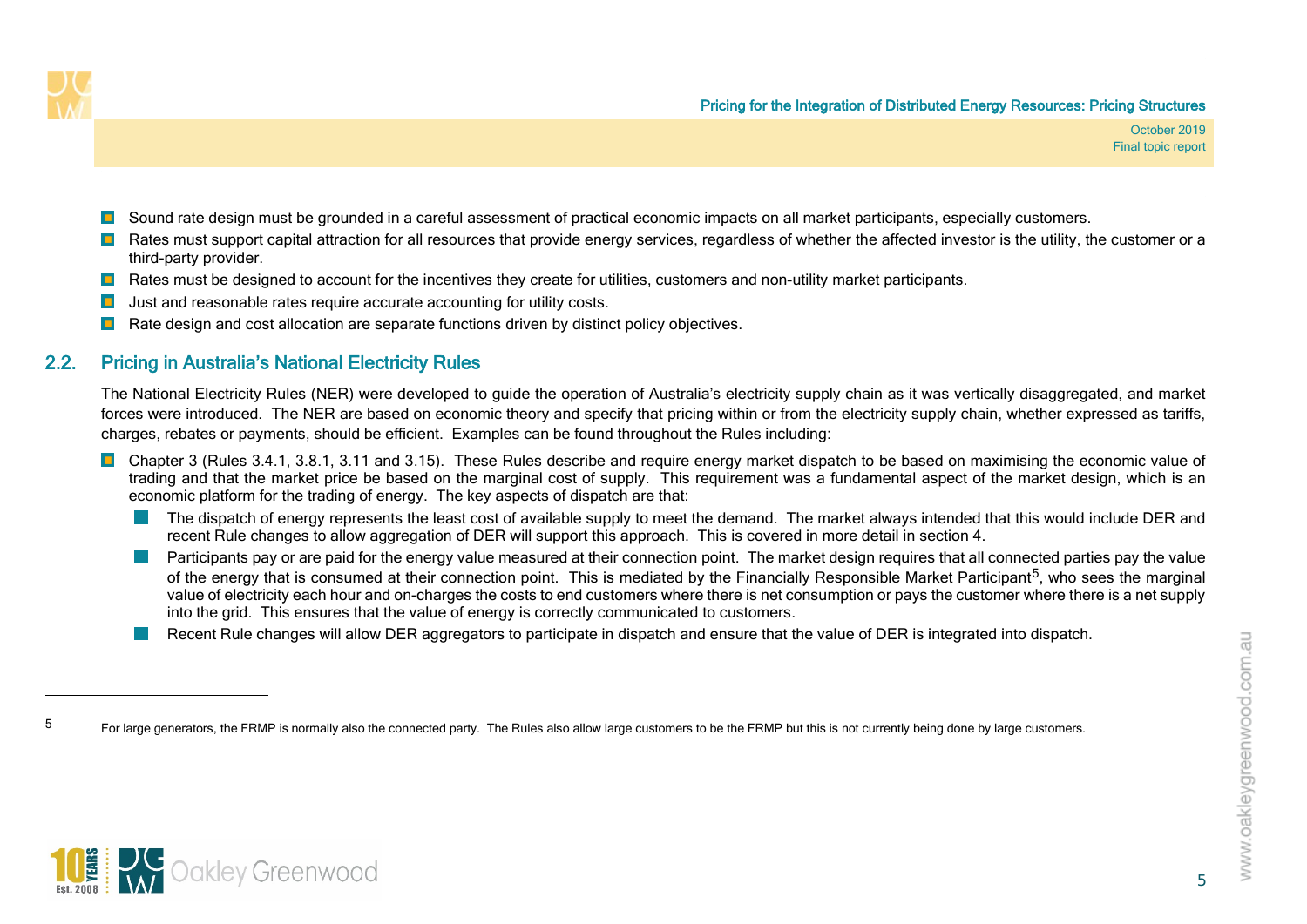

- The market also allows efficient dispatch and payment for ancillary services. Rule 3.11, which covers ancillary services, does not discriminate between supply side and DER resources and recently larger participants have entered this market.
- Chapter 5 (Rule 5.3 ff). Rules 5.3 to 5.5 of the NER cover access to the grid by participants. This approach is covered in more detail in section [3.](#page-14-2)
	- The Rules outline the requirement for applicants to pay the cost of providing them with access to the grid to ensure that the grid is extended efficiently to meet participant requirements.
	- The current review into the Coordination of Generation and Transmission Investment (CoGATI) seeks to improve these arrangements and ensure that the grid is developed efficiently with multiple applications for connection, and that access is assured on an equitable basis.
- <span id="page-9-1"></span>**D** Chapter 6 (Rule 6.18). This Rule requires network companies to develop their pricing for customers on an economically efficient basis and reflects efficient economic approaches to pricing. The AER assesses network prices using this Rule, inter alia. More detail on this Rule is provided in section [2.3,](#page-9-1) below.

### 2.3. Network pricing principles support efficient pricing

The NER include explicit statements regarding the principles that should guide the pricing of network services, as the following extracts from Rule 6.18.5 show:

For each tariff class, the revenue expected to be recovered must ... [be between] the stand-alone cost of serving the retail customers who belong to that class; and ... the avoidable cost of not serving those *retail customers*.

- (e) For each *tariff class*, the revenue expected to be recovered must ... [be between] the stand-alone cost of serving the *retail customers* who belong to that class; and ... the avoidable cost of not serving those retail customers.
- (f) Each tariff must be based on the *long-run marginal cost* of providing the service to which it relates to the *retail customers* assigned to that tariff ...
- (g) The revenue expected to be recovered from each tariff must:
	- (1) reflect the Distribution Network Service Provider's total efficient costs of serving the retail customers that are assigned to that tariff;
	- (2) … recover the expected revenue for the relevant services … ; and
- (h) A Distribution Network Service Provider must consider the impact on retail customers of changes in tariffs from the previous regulatory year... having regard to: …
	- (2) the extent to which *retail customers* can choose the tariff to which they are assigned; and



<span id="page-9-0"></span>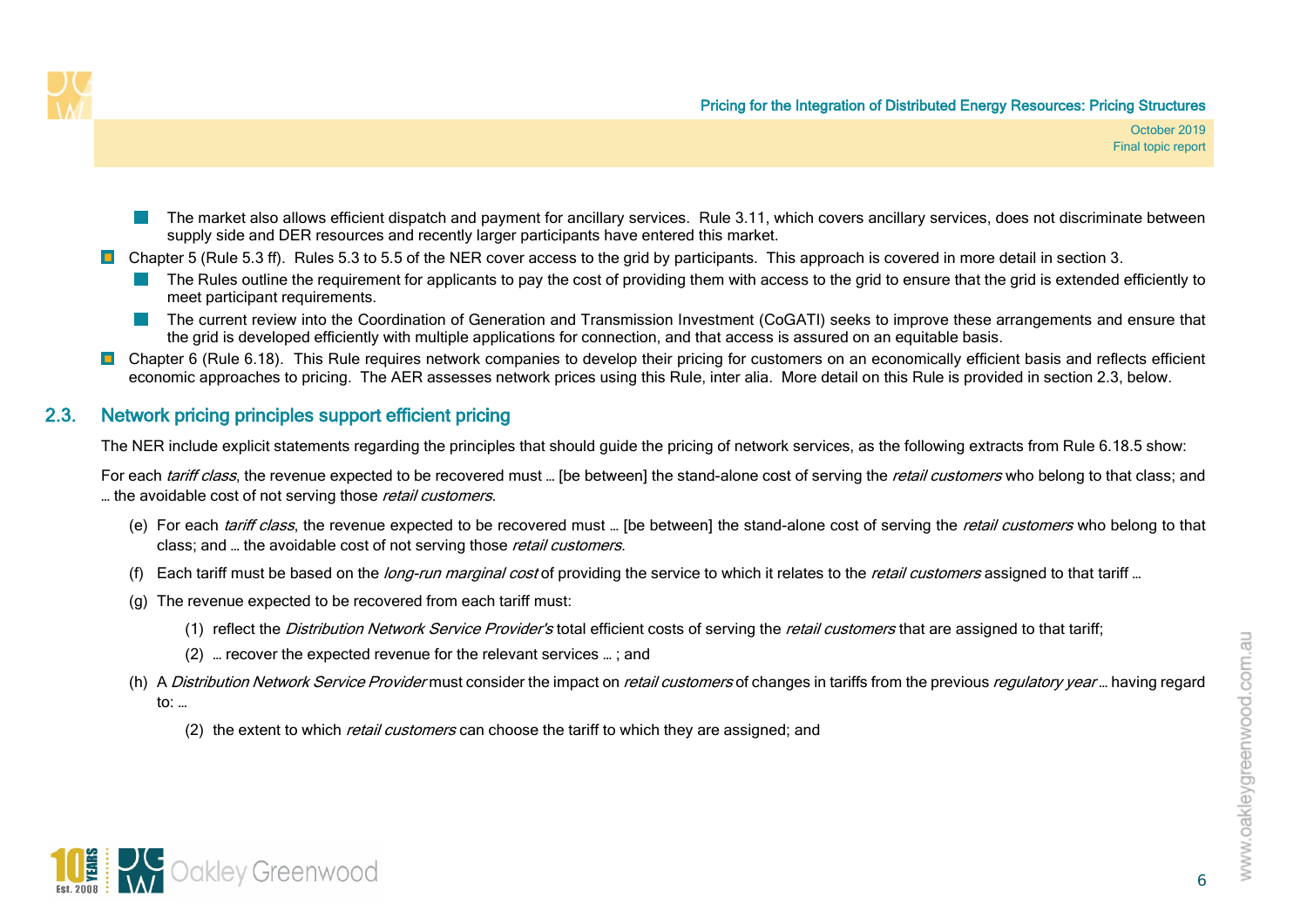

- (3) the extent to which *retail customers* are able to mitigate the impact of changes in tariffs through their usage decisions.
- (i) The structure of each tariff must be reasonably capable of being understood by *retail customers* that are assigned to that tariff, having regard to:
	- (1) the type and nature of those *retail customers*; and
	- (2) the information provided to, and the consultation undertaken with, those retail customers.

7

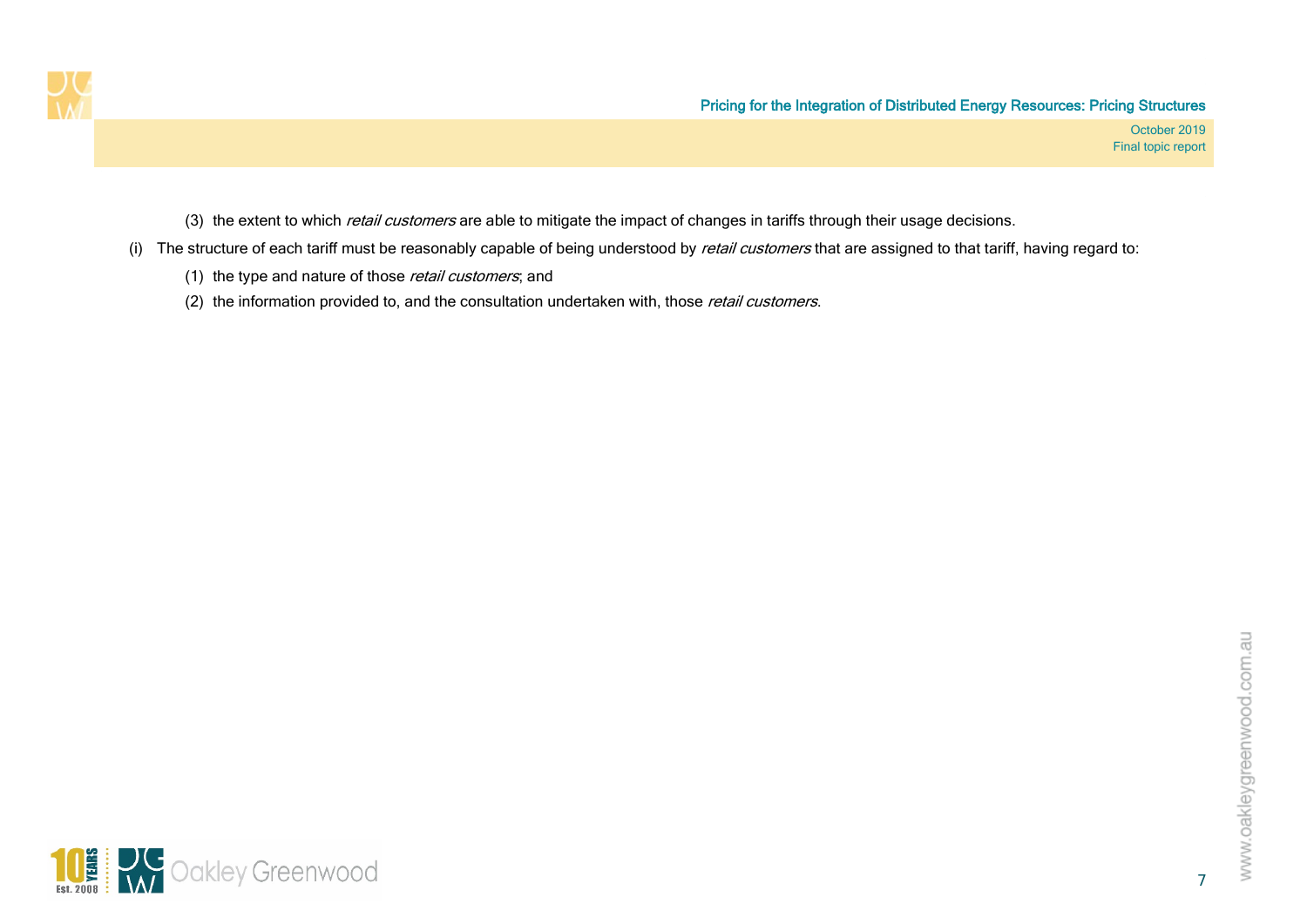

### 2.4. Overarching considerations when it comes to pricing

At a general level, there is almost always a range of potential price signals that could Figure 2: Pricing trade-off considerations be introduced in order to facilitate more efficient outcomes and that could be perceived as being consistent with the Rules and economic efficiency.

Generally, developing efficient pricing structures involves making some trade-offs, as depicted in [Figure 2.](#page-11-1) And, while these may be the continua on which the most significant trade-offs need to be considered, other non-economic factors such as community, customer and Government acceptability generally also need to be taken account of.

In the remainder of this paper, we provide a spectrum of pricing options. However, there is some commonality in the spectrum of options presented, in that the approaches generally provide some choice around whether the tariff/rebate is:

- **Regionally based (e.g., AusNet-wide) OR location-specific (e.g. Benalla ZSS);**
- Linked to a pre-determined, "set" time-period (e.g., 2 to 6pm in summer) OR dynamic in their application (e.g., the purchaser "nominates" or "calls" exactly when it requires the services to be provided); or

<span id="page-11-1"></span>

<span id="page-11-0"></span>**D** Set in advance based on the network's cost to serve OR based on customers "offering" in their services to the purchaser, with the purchaser dispatching these services based on some dispatch algorithm (capped at their opportunity cost).

In each of these cases, the decision on how to structure the price signal must balance the three criteria discussed above. In each of the example above, the choice is between price signals that are less complex and costly but also less accurate, as compared to more accurate but also more costly and complex. In making the choices required, it is not as simple as saying that more accurate price signals automatically result in more efficient outcomes. In many cases, the benefits from any improved accuracy may be outweighed by the additional complexity and administrative costs required to provide that accuracy.

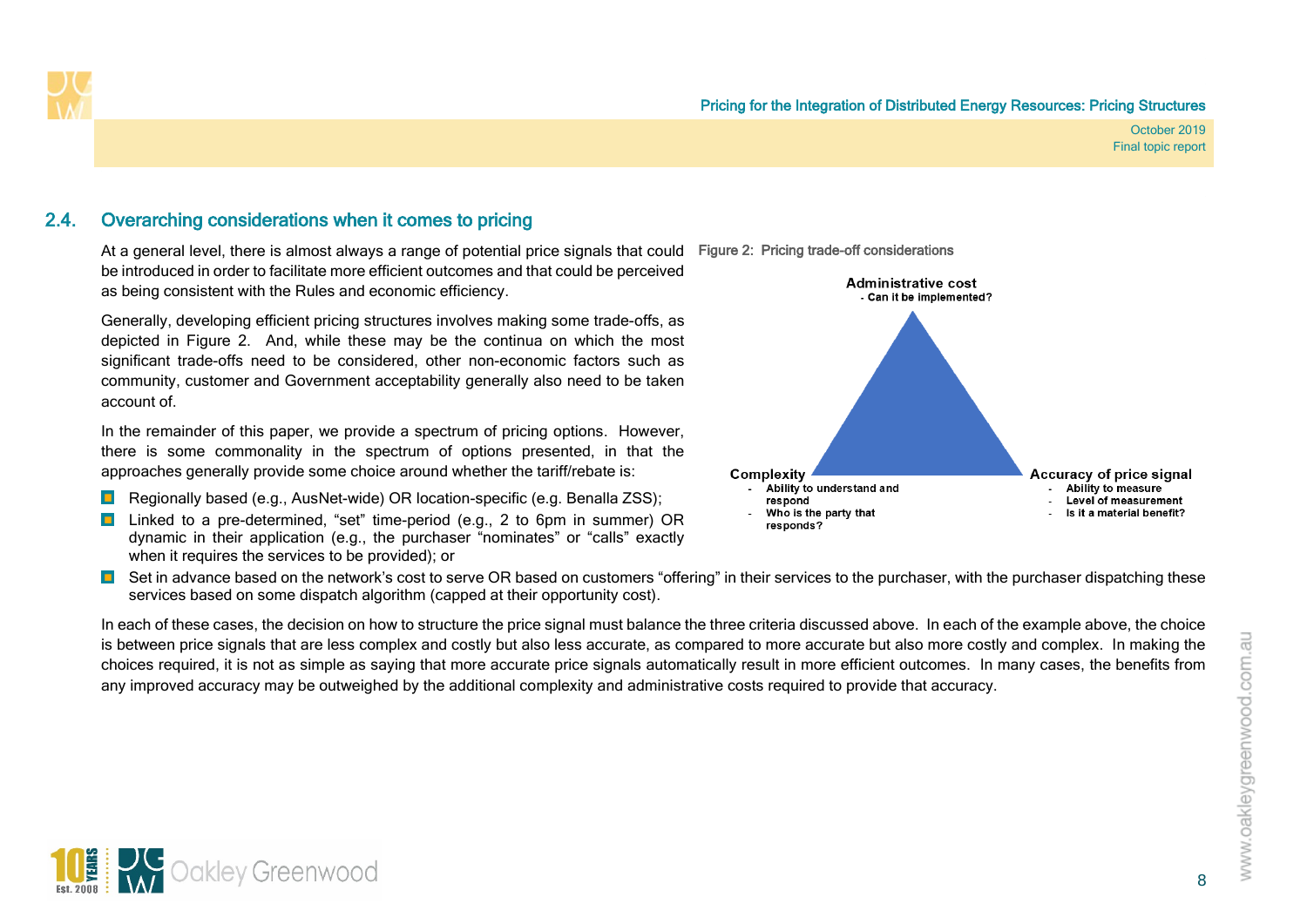

### 2.5. The impact of standards on pricing design

Technical standards can play an important role in delivering outcomes that are in the long-term interests of consumers because:

- They can 'hard-wire' the delivery of certain outcomes in situations where it is felt that the market, left to its own devices, may not deliver those outcomes to the community; and
- $\blacksquare$  They are particularly relevant where there is some form of market failure.

There are numerous examples of standards being applied in the electricity industry. For example, inverter standards (AS4777) assist in managing voltage by disconnecting a PV system to stabilise network voltage. This standard is designed to protect the network and its customers.

In the context of this project, a key question is:

If the network gets the services that result from the application of a particular standard for free ("voltage management" in the example above), does the network still need to send a price signal?

The answer, in our view, is 'yes' in that:

There is an argument that networks should still send a price signal with regards to the economic costs avoided (or the economic value created) by the service the standard delivers (e.g., voltage management in the example above).

<span id="page-12-0"></span>The rationale for our view is that we want to ensure that economically efficient investments are made by the market (including networks). Understanding the underlying economic costs of a decision allows the market to arrange itself in a way that should deliver the most efficient outcomes. In the voltage example, above it may be that there are other, more efficient ways of managing voltage as compared with the network simply relying on the "free-service" provided by the inverter. For example, it might be more efficient for batteries to be installed and charged during periods of potential over-voltage (as opposed to relying on inverters to disconnect PV systems).

Notwithstanding the above, the desire to price the underlying cost driver that may be being managed by an existing standard needs to be considered in light of the:

- $\blacksquare$ Administrative costs associated with implementing the price signal, versus
- Gross efficiency benefits (which will be a function of the materiality of the economic benefit being priced and the elasticity of demand for DER services).

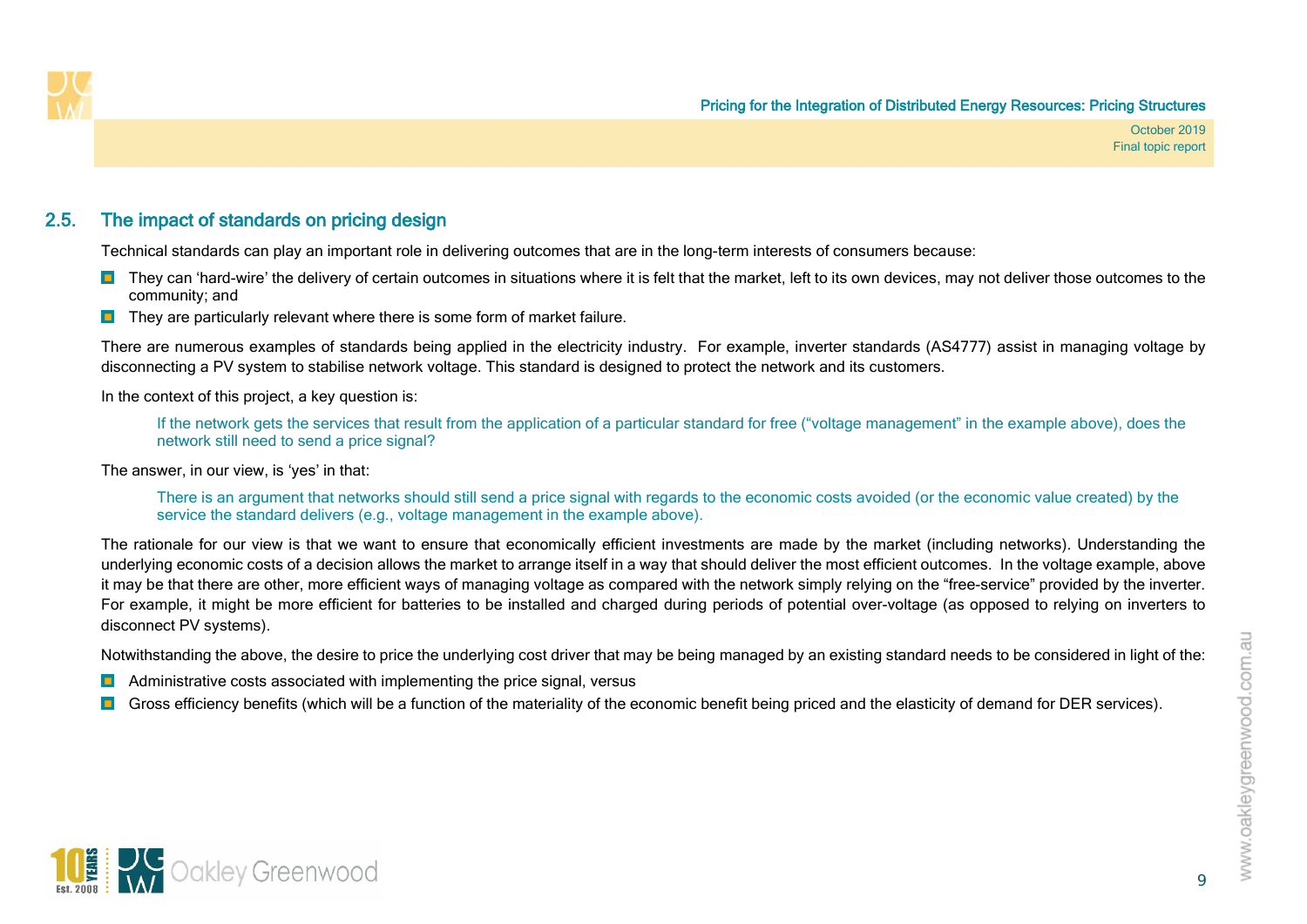

In summary, the existence of standards and their ability to deliver benefits to the electricity system (by potentially reducing the network's costs) does not, in and of itself, mean that the underlying cost driver should not be priced so that the broader market's decisions can reflect that value.

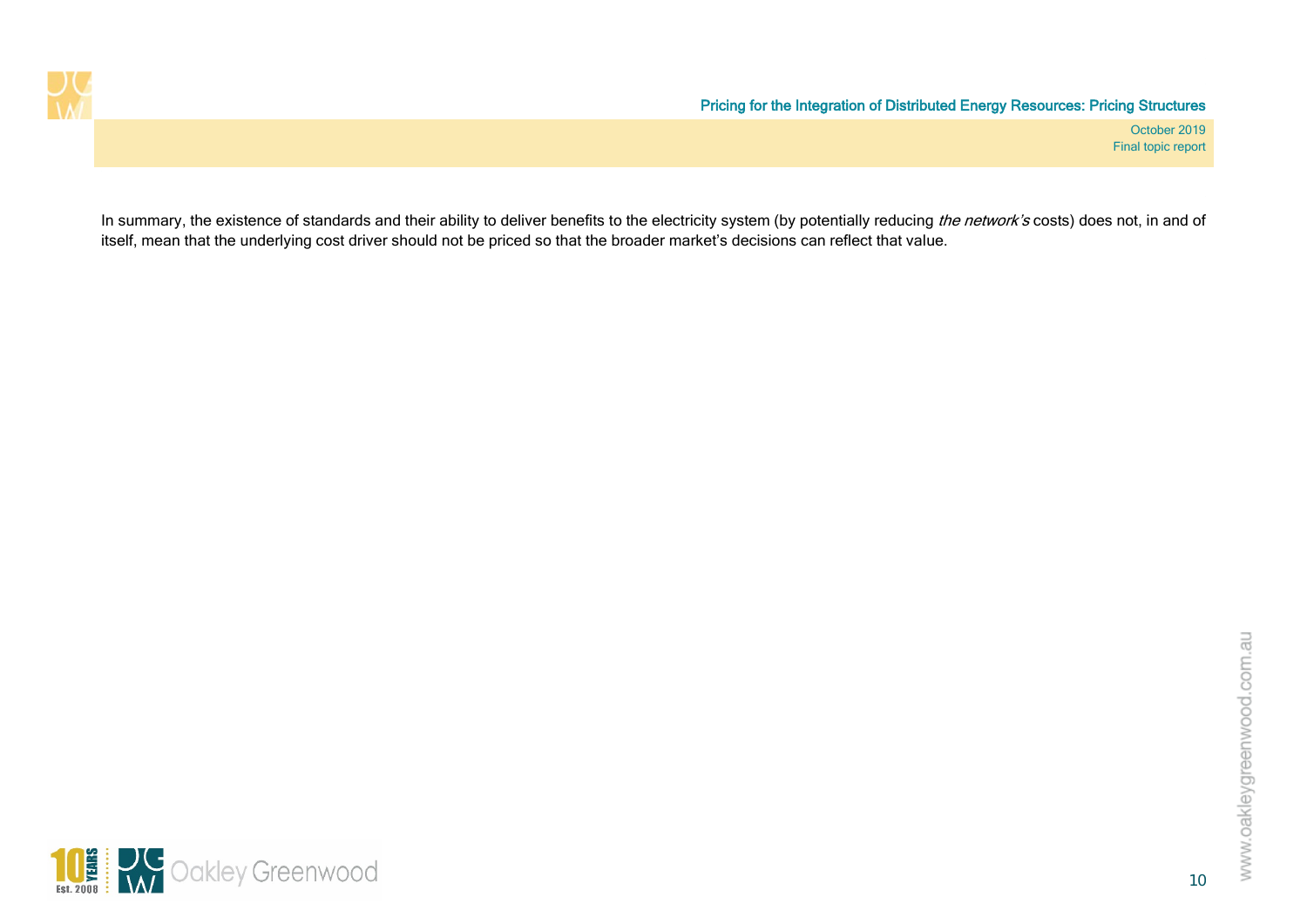<span id="page-14-3"></span>

## <span id="page-14-2"></span>3. DER Pricing for networks

### 3.1. Recap of Network Cost Drivers outlined in Cost Driver report

The following network cost drivers were outlined in the Cost Driver report.

- **D** Direct connection costs
- $\blacksquare$ Extension of existing shared network
- $\blacksquare$ Shared network augmentation costs
- $\blacksquare$ Replacement costs
- Costs of managing voltage within required levels on shared network  $\blacksquare$
- Managing bushfire risk.<sup>[6](#page-14-3)</sup>  $\blacksquare$

<span id="page-14-1"></span><span id="page-14-0"></span> $6$  This has been incorporated into the "replacement cost" section below, and hence, is not discussed separately.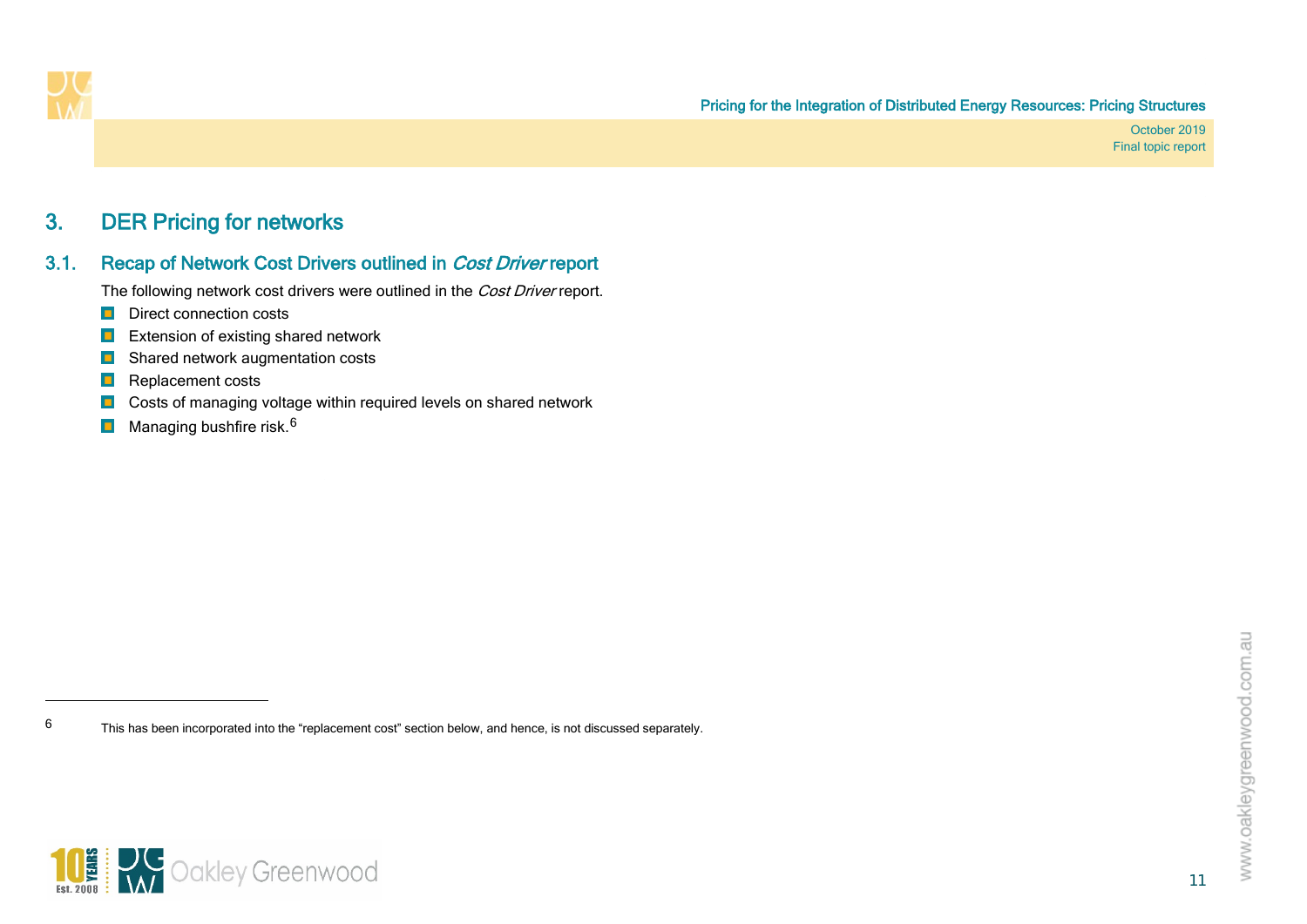

### 3.2. Direct Connection Costs

Key points made in the Cost Driver Paper

- 1. There are almost always costs associated with connecting a new customer to the existing shared network.
- 2. Customers should be charged up-front for any direct connection costs, being those costs that are only able to be affected by an individual customer's connection decision.
- 3. This would facilitate the connecting customer making efficient upfront investments in DER, as, everything else being equal, they would invest in DER up to the point where the marginal benefit (being the reduction in their direct connection costs) exceeds the marginal cost.

#### Objective of pricing DER for this service

Everything else being equal, we want a price signal that incentivises customers to:

- **Install DER where it economically reduces upfront direct** connection cost
- <span id="page-15-0"></span> $\blacksquare$  This includes:
	- Customers making efficient decisions to NOT in fact  $\sim 100$ connect to the grid in the first place and instead, adopt a SAPS solution
	- Customers making efficient decisions to invest in DER that reduces the cost of their direct connection costs.

#### Figure 3: Direct connection cost pricing

| Charges,<br>rebates and<br>payments    | Static /<br><b>Dynamic</b><br><b>Price</b> | <b>Approach to</b><br>developing price<br>level (e.g.,<br><b>LRMC//Market)</b> | Vary by<br><b>location</b> | <b>Comment</b>                                                                                                                                                                                                                                                                                                                                                                                                                                                                                                                                                                                                                                                                                                                                                                                                                                     |
|----------------------------------------|--------------------------------------------|--------------------------------------------------------------------------------|----------------------------|----------------------------------------------------------------------------------------------------------------------------------------------------------------------------------------------------------------------------------------------------------------------------------------------------------------------------------------------------------------------------------------------------------------------------------------------------------------------------------------------------------------------------------------------------------------------------------------------------------------------------------------------------------------------------------------------------------------------------------------------------------------------------------------------------------------------------------------------------|
| <b>Direct</b><br>connection<br>charge* | <b>Dynamic</b>                             | Forecast actual costs                                                          | Yes                        | This would involve all direct connection charges being charged to<br>the connecting customer.<br>A connection charge reflects the costs the DB incurs in<br>connecting a customer to their existing shared network, and<br>which only that customers' upfront connection decision can<br>influence (i.e., no other party is able to influence that cost).<br>This would incentivise efficient investments in DER.                                                                                                                                                                                                                                                                                                                                                                                                                                  |
| Deep(full)<br>connection<br>charge*    | Dynamic                                    | Forecast actual costs                                                          | Yes                        | This would include the direct connection costs plus any impact<br>that a customer's connection decision would have on the timing of<br>the distribution business' forecast investment in the shared<br>network (i.e., as a result of development X, augmentation of asset<br>Y needs to be 'brought forward' by 5 years, relative to the DB's<br>original, least-cost planning scenario).<br>Ed Note: So if a connection, or a development is "out of<br>sequence", the connecting customer would be charged the bring-<br>forward costs stemming from that out of-sequence development.<br>To the extent that development in that area was planned for at<br>that time, any future shared network augmentation costs should<br>already reflected in the DuOS tariffs charged to customers.<br>This would incentivise efficient investments in DER |

\*This could be converted into a rebate to a connecting customer with DER, via the DB estimating the impact that a customer's investment in DER would have on their shallow / deep connection costs, as opposed to the customer doing it themselves and then deciding what is the most economic solution.

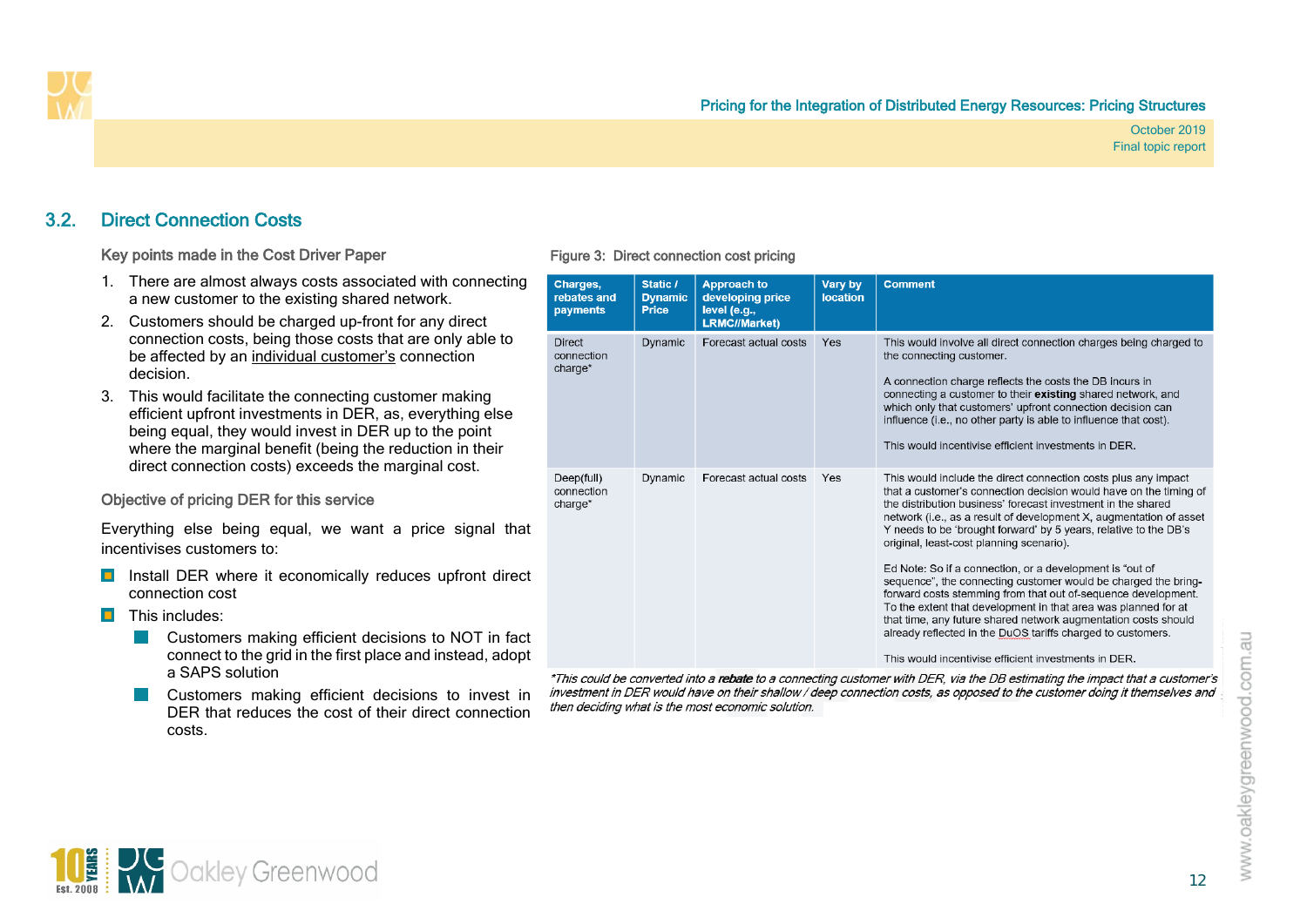

### 3.3. Extension of existing shared network

#### Key points made in the Cost Driver Paper

- 1. New developments/service areas that require the shared network to be extended should be provided with an up-front price signal that reflects the size and timing of those up-front extension costs.
- 2. The signalling of these network extension costs upfront would facilitate prospective new developments making efficient upfront investments in DER, as, everything else being equal, they would invest in DER up to the point where the marginal benefit (being the reduction in the NPV of the upfront extension costs) exceeds the marginal cost of the DER.
- 3. Due to the bespoke nature of the costs, some form of area-specific developer or new customer connection charge may be appropriate.

#### Objective of pricing DER for this service

<span id="page-16-0"></span>Everything else being equal, we want a price signal that incentivises customers to, amongst other things, invest in DER upfront if that reduces the costs of extending the shared network.

#### Figure 4: Upfront cost of augmenting the shared network

| Charges,<br>rebates and<br>payments         | Static /<br><b>Dynamic</b><br><b>Price</b> | <b>Approach to</b><br>developing price level<br>(e.g., LRMC//Market)                                                                                          | Vary by<br><b>location</b> | <b>Comment</b>                                                                                                                                                                                                                                                                                                                                                                                        |
|---------------------------------------------|--------------------------------------------|---------------------------------------------------------------------------------------------------------------------------------------------------------------|----------------------------|-------------------------------------------------------------------------------------------------------------------------------------------------------------------------------------------------------------------------------------------------------------------------------------------------------------------------------------------------------------------------------------------------------|
| Area-based<br>extension rebate<br>$(1)^{*}$ | <b>Static</b>                              | Area-based estimate of<br>benefit to DB of an<br>individual connecting<br>customer installing DER                                                             | Yes                        | A rebate to an individual customer reflecting the impact<br>that that customer's upfront investment in DER is<br>expected to have on the timing and/or size of any<br>investments that the distribution business has forecast as<br>being required in extending the shared network to service<br>them.                                                                                                |
| Area-based<br>extension rebate<br>$(2)^{*}$ | <b>Static</b>                              | Area-based estimate of<br>benefit to DB assuming<br>some broader take-up<br>rate of DER in that area<br>by customers being<br>serviced by extension<br>asset. | Yes                        | A rebate to a customer reflecting the impact that that<br>customer's upfront DER investment is expected to have<br>on the timing and/or size of any investments that the<br>distribution business is forecasting to have to make in<br>extending the shared network. Further to this assumption,<br>the rebate assumes that other customers in the area<br>would also take-up some DER in the future. |

\*The choice may be a function of the DB's planning assumptions (e.g., does it assume, for the purposes of sizing an extension asset, that all future customers have DER or not). Use of rebates and charging to manage this issue.

Future augmentations of assets that were originally extension assets are covered under "shared network augmentations".

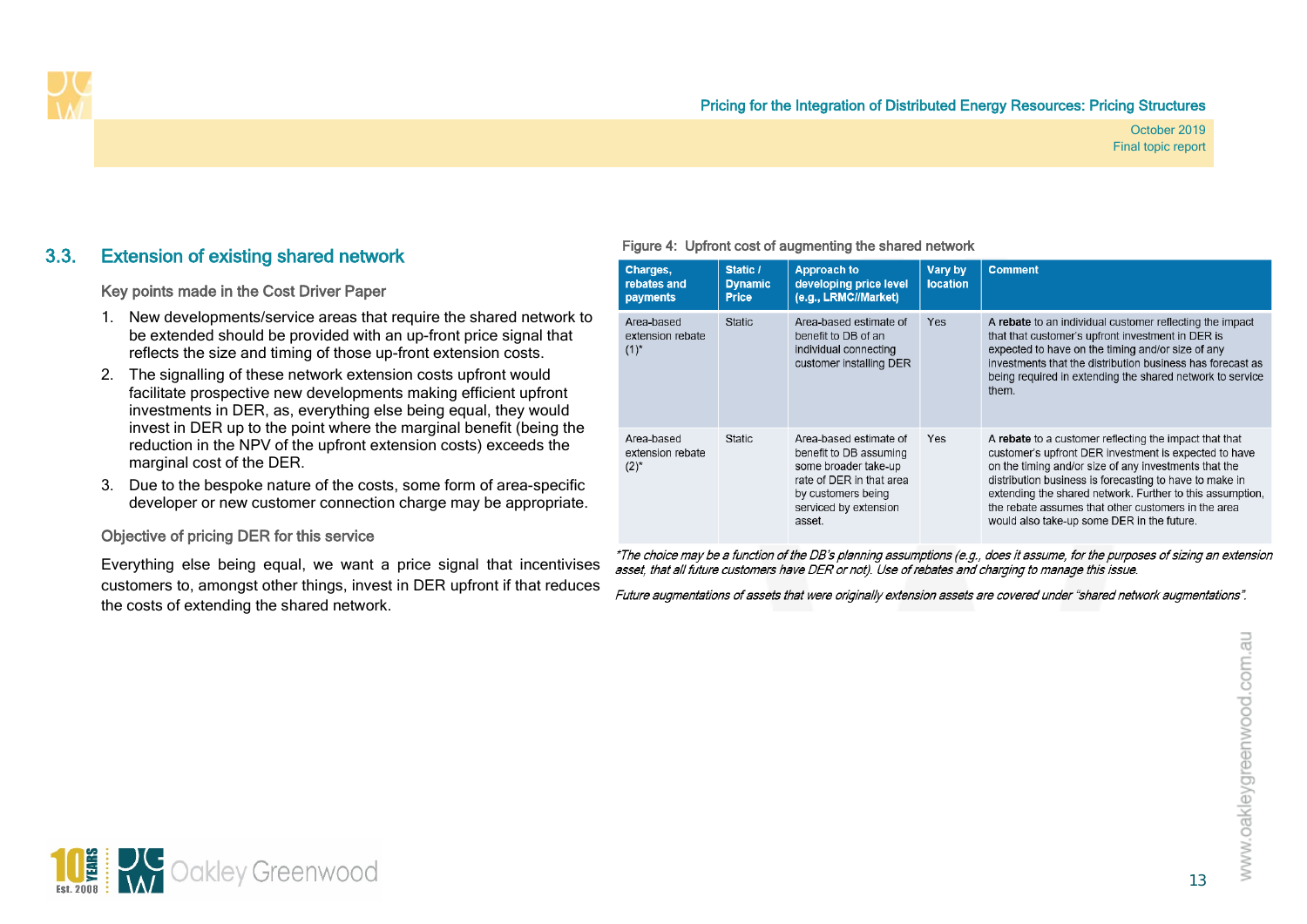### 3.4. Shared network augmentation costs

Key points made in the Cost Driver Paper

- 1. The efficient investment in, and use of, DER requires both efficient variable consumption and export tariffs.
- 2. The structure of these variable tariffs should, in theory, reflect the fact that at present some shared network assets are driven by deterministic planning criteria, whilst others are driven by probabilistic planning.
- 3. Either way, these variable tariffs should in theory reflect the forwardlooking costs of augmenting the shared network (and any incremental operating costs), which will most likely: (a) vary by location/region; and (b) differ depending on whether consumption or export is occurring.
- 4. Where the network needs to be upgraded to accommodate future levels of exported energy from DER, this should, in theory, also be signalled to all DER facilities via a cost-reflective variable tariff (although we acknowledge that there are Rules preventing this happening at present).

#### <span id="page-17-0"></span>Objective of pricing DER for this service

Everything else being equal, we want a price signal that incentivises customers to, amongst other things:

Install batteries in areas where they are able to support the network efficiently;

 $\blacksquare$ Discharge in-situ batteries during periods where they are of the most benefit to the network (which is when the network is, or is likely to be, constrained due to high consumer demand);

|  | Figure 5: Shared network augmentation costs (driven by energy at risk) |  |  |
|--|------------------------------------------------------------------------|--|--|
|--|------------------------------------------------------------------------|--|--|

| Charges,<br>rebates and<br>payments                    | Static /<br><b>Dynamic</b><br><b>Price</b>        | <b>Approach to</b><br>developing price level<br>(e.g., LRMC//Market)                                               | Vary by<br><b>location</b> | <b>Comment</b>                                                                                                                                                                                                                                                                                                            |
|--------------------------------------------------------|---------------------------------------------------|--------------------------------------------------------------------------------------------------------------------|----------------------------|---------------------------------------------------------------------------------------------------------------------------------------------------------------------------------------------------------------------------------------------------------------------------------------------------------------------------|
|                                                        |                                                   |                                                                                                                    |                            | NETWORK SUPPORT "REBATE" OPTIONS (APPLICABLE WHEN DER EXPORT ALLEVIATES CONSTRAINT ON NETWORK)                                                                                                                                                                                                                            |
| DB-wide<br>"Network-<br>Support" rebate                | <b>Static</b>                                     | Average LRMC of<br>managing peak demand<br>across network.<br>Includes: HV and Sub<br>transmission in the<br>main* | <b>No</b>                  | DB sets a (static) rebate for the energy discharged<br>during a small set hours/months (e.g., 4-6pm during<br>summer months), reflecting LRMC of managing peak--<br>demand during the periods where capacity constraints<br>generally occur on their network.                                                             |
| Area-based<br>Static "Network-<br>Support" tariff      | <b>Static</b>                                     | LRMC of managing<br>peak demand by area<br>NOTE: Definition of<br>area up to DNSP                                  | Yes                        | As above - but both the price and time periods could be<br>differentiated by area to reflect their unique<br>characteristics.                                                                                                                                                                                             |
| Area-based<br>Callable<br>"Network-<br>support" tariff | Application<br>is Dynamic<br>/ Price is<br>static | LRMC of managing<br>peak demand in that<br>area                                                                    | Yes                        | Events "called" by network business in advance (e.g., 2-<br>hours in advance) - by area - as opposed to it being<br>based on a pre-set time of day/month combination.<br>NOTE: Rebate amount is still pre-set by area.                                                                                                    |
| Market for<br>network support                          | Dynamic                                           | Market-driven, capped<br>for each area based on<br>SRMC (ie VCR).                                                  | Yes                        | Offers "called" for by network business in advance (e.g.,<br>2-hours in advance) for 'at-risk' areas, with final price<br>based on marginal offer of the network support that is<br>dispatched in that area (given supply/demand<br>characteristics in that area, up to network business'<br>capped price for that area). |

\*Energy at risk is generally the cost driver for larger (in capacity) and more expensive network assets, hence the reference to HV (High Voltage) and Sub Transmission "in the main"

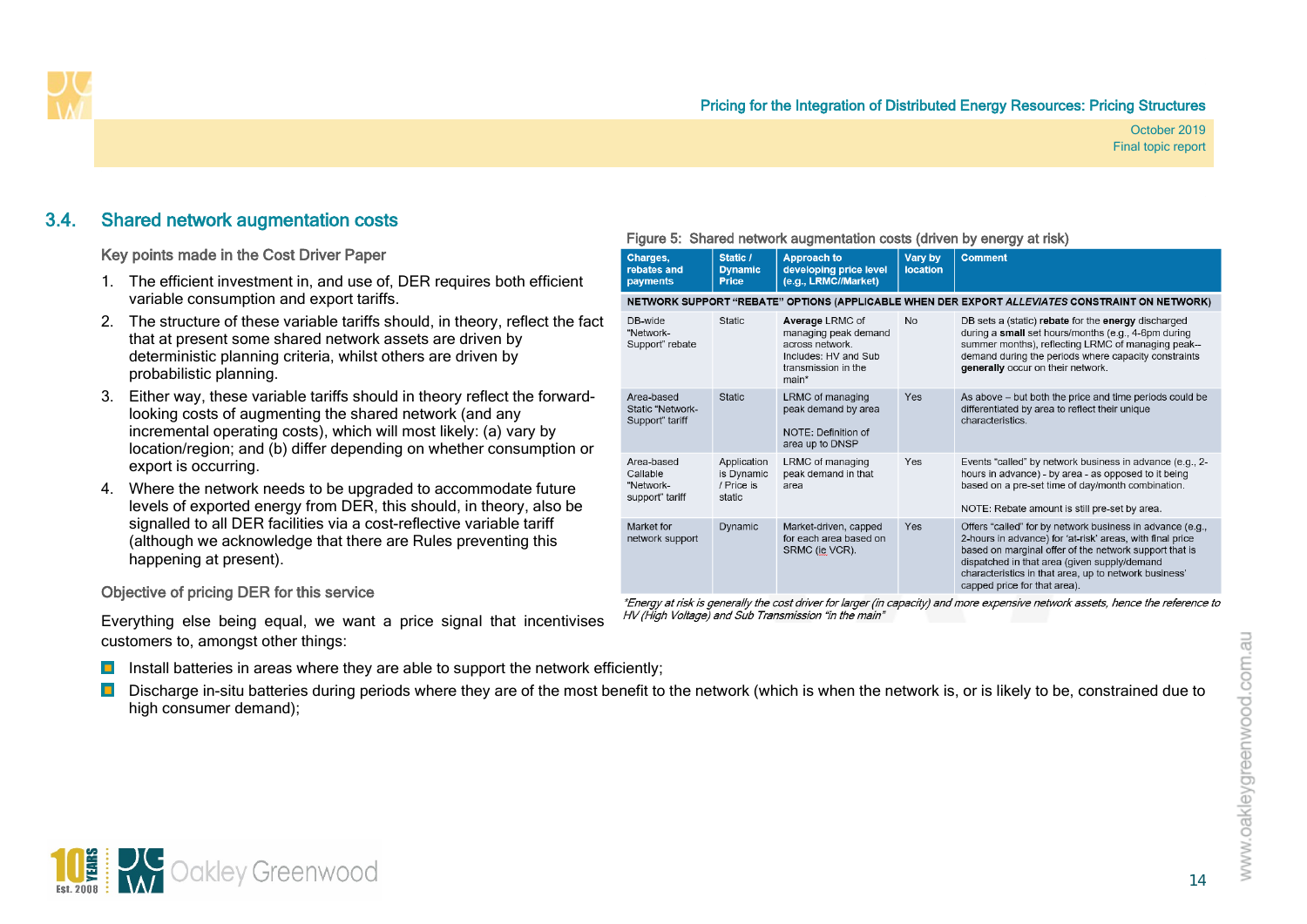

- **E** Efficiently ration the discharge of batteries where the network is constrained (e.g., high wholesale price events leading to rapid increase in the discharge of batteries to the grid);
- **D** Orientate their PV system, having regard to the impact that that decision will have on the provision of network support (e.g., incentivise west-facing orientation); and
- **Incentivise DER providers who are also consumers, to** consume electricity where the marginal benefit exceeds the marginal value that they could otherwise derive from providing network support (NOTE: Under certain supply demand scenarios – at an individual customer level - the opportunity cost of consuming during a period where network support period is being financially rewarded, is that the DER provider can export less energy to the network).

As alluded to above, pricing structures may need to have regard to whether shared network augementation costs are driven by peak demand or energy at risk. It may be conceptulised that slightly different pricing arrangements might be required to align

#### Figure 6: Shared network augmentation costs (driven by exports)

| Charges,<br>rebates and<br>payments               | Static /<br><b>Dynamic</b><br><b>Price</b>        | <b>Approach to</b><br>developing price level<br>(e.g., LRMC//Market)                             | Vary by<br><b>location</b> | <b>Comment</b>                                                                                                                                                                                                                                                                                       |
|---------------------------------------------------|---------------------------------------------------|--------------------------------------------------------------------------------------------------|----------------------------|------------------------------------------------------------------------------------------------------------------------------------------------------------------------------------------------------------------------------------------------------------------------------------------------------|
|                                                   |                                                   |                                                                                                  |                            | NETWORK EXPORT "TARIFF" OPTIONS (APPLICABLE WHEN DER EXPORT CAUSES CONSTRAINT ON NETWORK)                                                                                                                                                                                                            |
| Area-based<br>Callable "Network<br>export" tariff | Application<br>is Dynamic<br>/ Price is<br>static | LRMC of managing<br>peak demand (for export<br>services) in that area                            | Yes                        | Events "called" by network business in advance (NOTE:<br>Likely to be short notice, given factors driving such an<br>outcome - e.g., high prices outside of high demand<br>periods). Would only be called for areas "at risk".<br>NOTE: The actual export tariff amount would be pre-set<br>by area. |
| Market for<br>network support                     | Dynamic                                           | Market-driven, capped<br>for each area by<br>capacity of network.                                | <b>Yes</b>                 | Bids for export rights "called" for by network business in<br>advance (e.g., 30 minutes) for 'at-risk' areas, with final<br>price based on marginal price that clears market, given<br>capacity of the network.                                                                                      |
| Access rights                                     | Various                                           | Cap and trade, with<br>ability to pay for<br>augmentation, with<br>rights to the new<br>capacity | Yes                        | This is in the Rules (Rules 5.3 and 5.5) but has not been<br>effectively implemented for generation sources due to<br>fairness and other concerns.<br>Can be physical and financial.                                                                                                                 |

with the diffeerent underlying cost driver (peak demand c.f energy at risk). Moreover, pricing structures in theory, should also send price signals relating to any forecast costs they expect to incur in upgrading their network to accommodate future levels of exported energy from DER (e.g., high wholesale price events leading to rapid increase in the discharge of batteries to the grid). The principle being that where (export) capacity is scarce, that capacity should be allocated to its highest value use. The following figure highlights a number of potential pricing options in this regard.

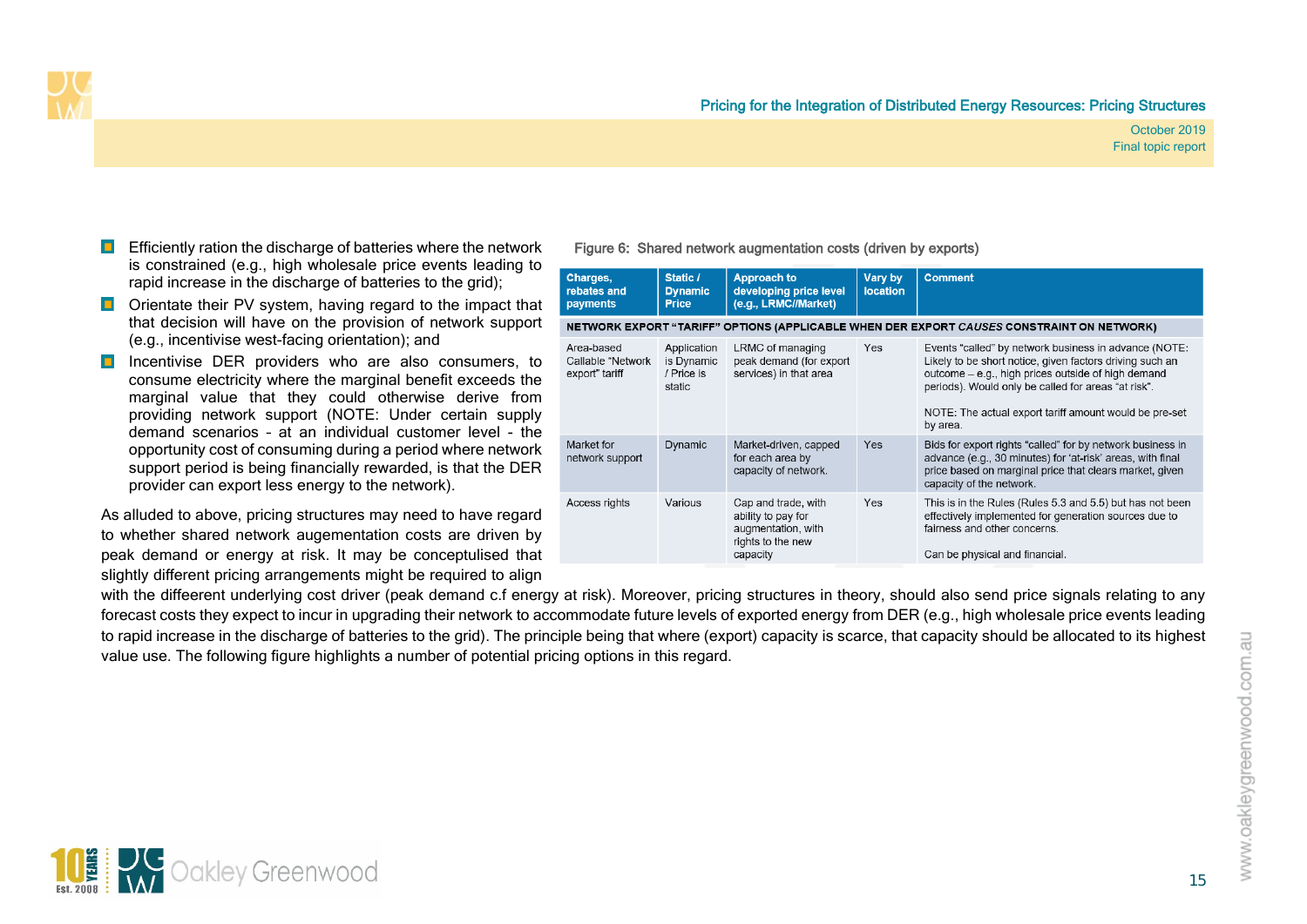### 3.5. Replacement costs

#### Key points made in the Cost Driver Paper

- 1. Where the amount of DER is such that it is able to offset the entire load of the shared network asset that is due for replacement, then it would allow the network business to avoid adopting a network replacement solution in totality.
- 2. This economic benefit being the avoided cost of replacement – should be reflected in either the servicing solutions considered by distribution businesses at the time of replacement, or, to the extent that the locus of control is with customers, then this avoided cost needs to be signalled to end customers in order for them to make efficient investment decisions in SAPS.

#### Objective of pricing DER for this service

<span id="page-19-0"></span>Everything else being equal, we want a price signal that incentivises customers to invest in DER where it may, in the long run, reduce a distribution business' replacement costs. An example of this might be on long rural feeders where it may be more efficient to use a SAPS system in lieu of replacing the existing network (e.g., SWER).

#### Figure 7: Replacement costs price signalling

| Charges,<br>rebates and<br>payments          | Static /<br><b>Dynamic</b><br><b>Price</b> | <b>Approach to</b><br>developing price level<br>(e.g., LRMC//Market)                             | Vary by<br><b>location</b> | <b>Comment</b>                                                                                                                                                                                                                                                                                                                                  |
|----------------------------------------------|--------------------------------------------|--------------------------------------------------------------------------------------------------|----------------------------|-------------------------------------------------------------------------------------------------------------------------------------------------------------------------------------------------------------------------------------------------------------------------------------------------------------------------------------------------|
| Rebate for<br>disconnection                  | Static                                     | Avoidable cost of supply                                                                         | <b>Yes</b>                 | Publish a rebate for customers in certain areas where<br>replacements are:<br>Likely to be required in the near-term; and<br>Likely to be uneconomic, related to an alternative<br>distributed solution.<br>The rebate amount would be linked to the DB's avoidable<br>cost of supply (which should in theory be calculated<br>under the Rules) |
| Market-driven<br>rebate for<br>disconnection | Dynamic                                    | Market-driven, capped<br>for each area by<br>avoidable cost of<br>replacing existing<br>network. | Yes                        | Customers in certain areas allowed to provide "offers" to<br>the DB to disconnect (i.e., I will disconnect, for \$10,000).<br>DB collates offers and assesses whether it is more<br>efficient for them to accept disconnection offers<br>(individually, or collectively) as compared to replacing the<br>existing network.                      |

#### **NOTES**

- 1. Any marginal impact on the sizing of any shared network replacement solution should be picked up in the shared network pricing.
- $\overline{2}$ The two options presented above in theory should achieve the same economic outcome, the difference relates to who shares in the economic surplus (customers under the first one; DBs in the second option)
- 3. The two approaches outlined above could also be extended to include the expected value of the bushfire risk that might be *avoided* if an existing customer disconnected from the grid.

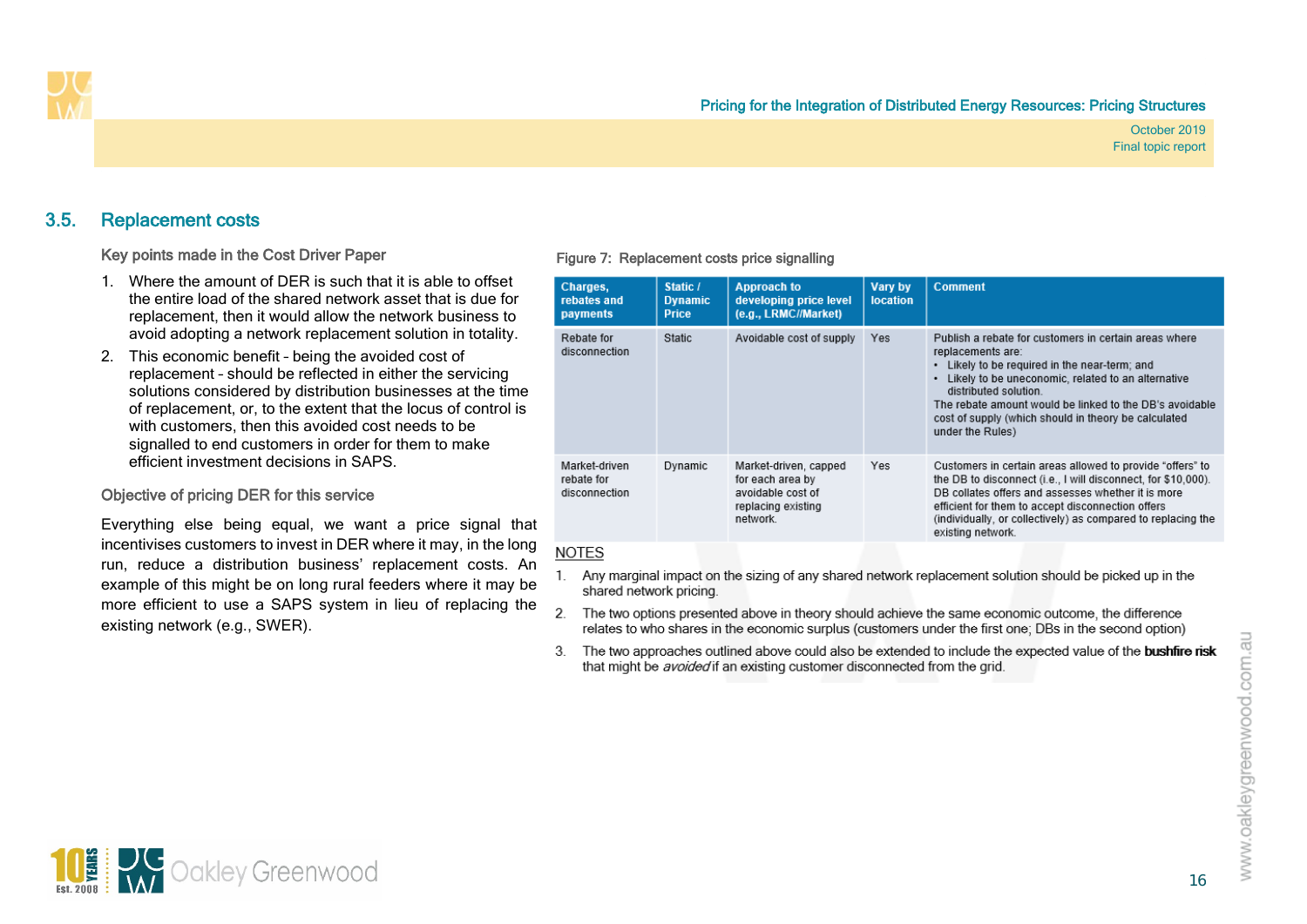### 3.6. Costs of managing voltage within required levels on shared network

#### Key points made in the Cost Driver Paper

1. Theoretically, if the network were to send a price signal regarding the management of voltage fluctuations on the network, customers would be faced with the correct economic price signals to inform their investments in, and operation of, DER equipment.

#### Objective of pricing DER for this service

Everything else being equal, we want a price signal that incentivises customers to, amongst other things:

- **Charge batteries during otherwise high voltage events (i.e., to** soak up energy that would have been otherwise exported to the grid, causing high voltage issues);
- Discharge batteries during otherwise low voltage events;
- Increase on-site consumption (in lieu of exporting PV) during otherwise high-voltage events;
- <span id="page-20-0"></span>Decrease on-site consumption (and in turn, increase PV export) during otherwise low voltage events; and
- **D** Orientate PV to account for the impact PV has on voltage (e.g., incentivise west-facing orientation)

#### Figure 8: Costs of managing voltage

| Charges,<br>rebates and<br>payments                | Static /<br><b>Dynamic</b><br><b>Price</b> | <b>Approach to</b><br>developing price level<br>(e.g., LRMC//Market)     | Vary by<br>location | <b>Comment</b>                                                                                                                                                                                                                                             |
|----------------------------------------------------|--------------------------------------------|--------------------------------------------------------------------------|---------------------|------------------------------------------------------------------------------------------------------------------------------------------------------------------------------------------------------------------------------------------------------------|
| DB-wide Static<br>Voltage Support<br>Tariff/Rebate | Static                                     | Average LRMC of<br>managing voltage at<br>feeder level across<br>network | No                  | DB sets a (static) tariff for discharge during set<br>hours/months (e.g., 2-6pm during summer months).<br>reflecting LRMC of managing voltage during the periods<br>where over-voltage issues generally occur on their<br>network.                         |
|                                                    |                                            |                                                                          |                     | DB sets a (static) rebate for discharge during set<br>hours/months, reflecting LRMC of managing voltage<br>during the periods where under-voltage issues<br>generally occur on their network.                                                              |
| At-risk feeder<br>Static Voltage<br>Support tariff | Static                                     | <b>LRMC</b> of managing<br>voltage by at-risk feeder                     | Yes                 | As above - but differentiated by at-risk feeder (and no<br>price signal for feeders where no voltage issues<br>foreseen)                                                                                                                                   |
| "Callable" voltage<br>support tariff               | Application<br>is Dynamic<br>/ Price is    | LRMC of managing<br>voltage by feeder                                    | Yes                 | Events "called" by network business in advance (e.g., 2-<br>hours), by feeder, as opposed to being based on a pre-<br>set time of day/month combination.                                                                                                   |
|                                                    | static                                     |                                                                          |                     | NOTE: Tariff/rebate amount is still pre-set, at a feeder<br>level                                                                                                                                                                                          |
| Voltage support<br>market                          | Dynamic                                    | Market-driven, capped<br>for each feeder based<br>on SRMC                | Yes                 | Offers "called" for by network business in advance (e.g.,<br>2-hours) on at-risk feeders, with final price based on<br>marginal offer that provides required voltage support for<br>that feeder (up to network business' capped price for that<br>feeder). |
|                                                    |                                            |                                                                          |                     | NOTE: Defining what types of response are eligible will<br>be important (e.g., battery, PV)?                                                                                                                                                               |

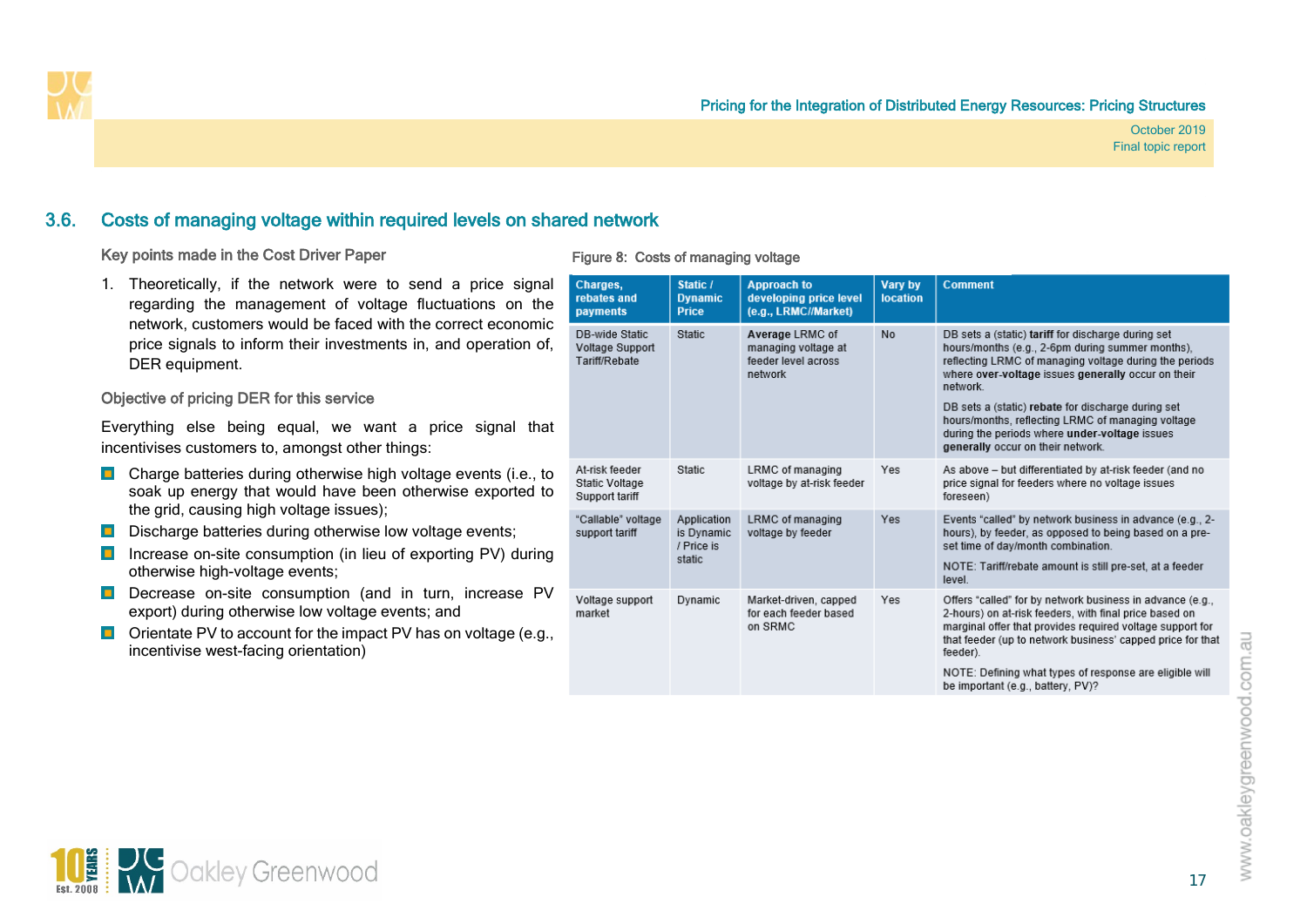

Note that there are automated means for doing this that would mean that 'calls' would not need to be made, and dispatch decisions could be made with less lead time. But there would need to be an agreement with the customer and equipment installed. This is the subject of a number of trials and small-scale programs.

### 3.7. A summary of stakeholder comments on the network pricing options presented

The following table summarises the key comments on the network pricing options that were presented to the Stakeholder (SRG) and Market Bodies (MBRG) Reference Groups (collectively RGs).

#### Table 1: A selection of key comments from Stakeholders

<span id="page-21-1"></span><span id="page-21-0"></span>**10 EXP** Oakley Greenwood

| <b>Comments</b>                                                                                                                                                                                                                                                                                                                                                                                                                                                                                                                                                  | <b>Response</b>                                                                                                                                                                                                                                                                                                                                                                                                                  |
|------------------------------------------------------------------------------------------------------------------------------------------------------------------------------------------------------------------------------------------------------------------------------------------------------------------------------------------------------------------------------------------------------------------------------------------------------------------------------------------------------------------------------------------------------------------|----------------------------------------------------------------------------------------------------------------------------------------------------------------------------------------------------------------------------------------------------------------------------------------------------------------------------------------------------------------------------------------------------------------------------------|
| The Stakeholder and Market Bodies Reference Groups (SRG and MBRG) were generally very<br>supportive of the general suite of pricing approaches contemplated (and presented) by OGW. More<br>specifically, the SRG expressed a general preference for:<br>Location-specific, as opposed to DB-wide, DER price signals, with a number of members<br>expressing the view that a DB-wide, or averaged, price signal would deliver very few if any<br>economic benefits, given that future network costs will differ significantly by location; and<br>$\blacksquare$ | OGW notes this preference and considers it to be a very a strong foundation for the<br>development of future DER pricing arrangements. The subsequent analysis that OGW has<br>adopted as part of this project (in particularly, the CBA), has sought to align with these<br>strongly stated preferences.                                                                                                                        |
| Posted price signals, as opposed to "market-driven" outcomes whereby DER service providers<br>offer services into a market (and a dispatch schedule and market-clearing price is established via<br>that process), is preferable, particularly in the short-to-medium term.                                                                                                                                                                                                                                                                                      |                                                                                                                                                                                                                                                                                                                                                                                                                                  |
| In relation to voltage, the SRG noted that it may be economically efficient to adopt different price<br>levels and different pricing structures for voltage-rise services as compared to voltage-lower services<br>(and that these may differ by location).                                                                                                                                                                                                                                                                                                      | OGW agrees with this comment. The outturn price structure should reflect the underlying<br>cost-driver as well as variances in the cost of dealing with that cost driver, whilst at the same<br>time being cognisant of the administrative and implementation costs associated with<br>adopting more granular price signals (as compared to relying on more simplified, but<br>potentially less cost-reflective, price signals). |



18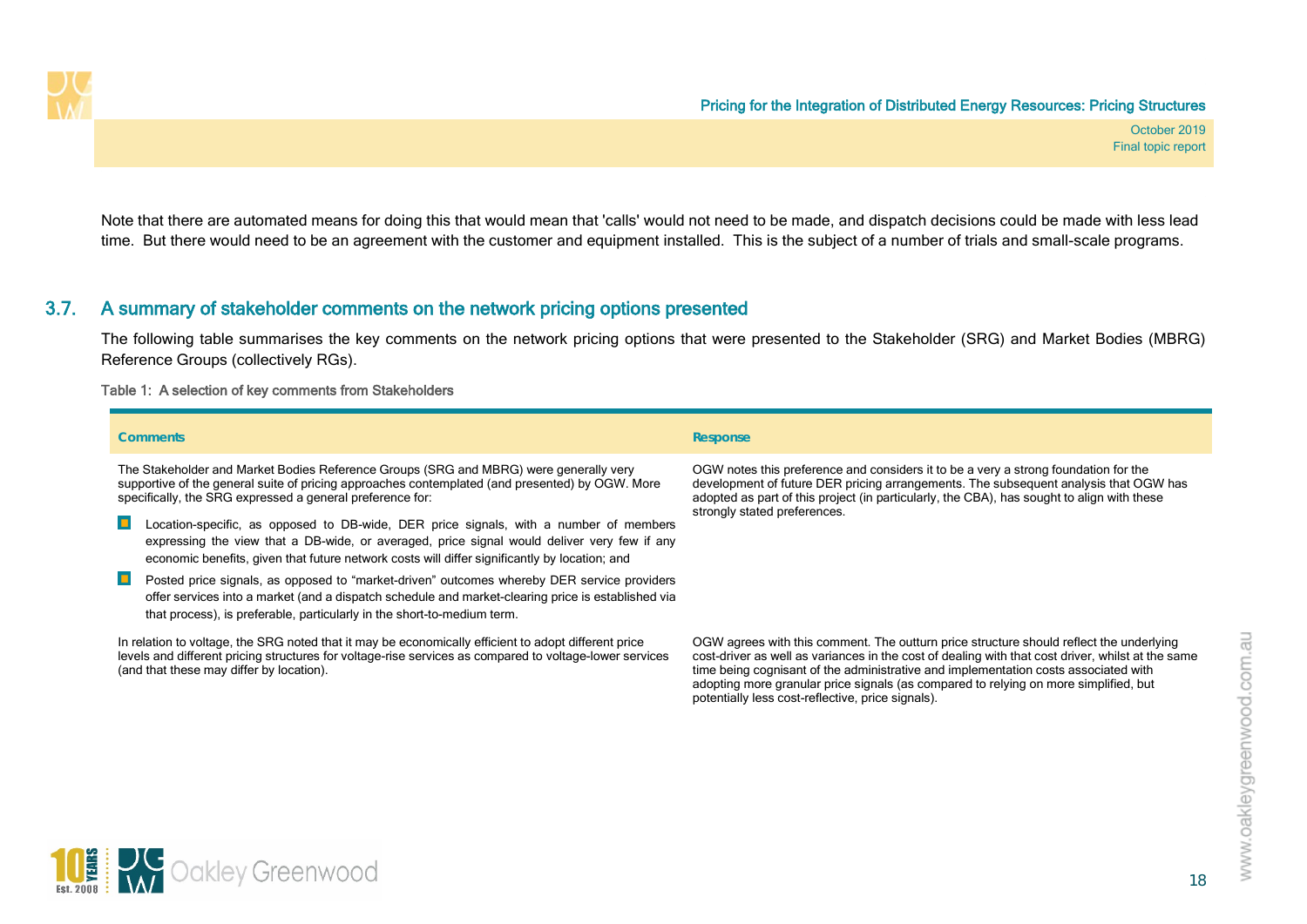

In relation to charging (or providing rebates for) direct connection costs, it was noted "*Is doing this* through the connection charge the most efficient approach? Isn't it likely that DER could either increase or decrease connection costs depending on how the DER is used, in which case it may be efficient to include some form of rebate or increased charge, but it will be hard to know what that rebate or charge should be without linking it to how the DER is used? One possible way to do it through connection charges could be to have a range of connection products available to the customer with different export limits and levels of access, e.g., like SAPN is proposing with different limits and static vs dynamic limits (i.e., you can have a higher export limit if you give SAPN the power to reduce export at peak times)".

We agree with the general thrust of the comment and in particular that "*it will be hard to know* what that rebate or charge should be without linking it to how the DER is used". However, in saying this, it should be noted that this comment was provided in relation to direct connection costs (not shared network augmentation costs). In this context, the locus of control should be with the customer. For example, if they are confident that their DER can be used to supply their entire load, and hence, alleviate the need to connect to the network in the first place, then they can choose to not connect to the network (and not pay any upfront direct connection costs that would have otherwise been levied upon them by the network business). However, if, subsequent to their original (non) connection decision, they conclude that their DER systems are not in fact able to provide them with the required level of service, hence necessitating them to subsequently connect to the shared network, then they would incur the costs associated with that subsequent connection decision.

If, however, a connecting customer choose to rely on DER to "downsize" the size of their direct connection assets, then presumably these downsized assets would place a physical limit on the amount of energy that that customer could consume from the grid (or export to the grid), and to the extent that their requirements change in the future, then this would require them to upsize those connection assets (or incur a cost equivalent to such an investment).

An example of how one business has operationalised this concept already is AusNet Services, which imposes a "capacity charge" on medium and large customers. For low voltage customers, the capacity charge is "*based on the nameplate rating of the transformer* supplying the customer's installation. For sites where the transformer is not dedicated to the customer installation the charge will be established as the portion of the transformer that is allocated to the customer's requirements". For High Voltage & Sub transmission customers, capacity is "*based on the rating of the cabling and switchgear that makes the customer* connection point". AusNet Services states that a condition for the review of the Capacity Value is "(a) Increase to Capacity. Where a customer requires increased capacity, application may be made to AusNet Services for the network to be augmented to cater for the new requirements. Any variation will be made in accordance with AusNet Services' supply extension policy." In short, a customer could use DER to reduce its initial capacity charge, but if their requirements change in the future, they will be charged accordingly. The analogue of this type of price signal could be adopting a "range of connection products" with, for example, different export limits, as the comment suggests.

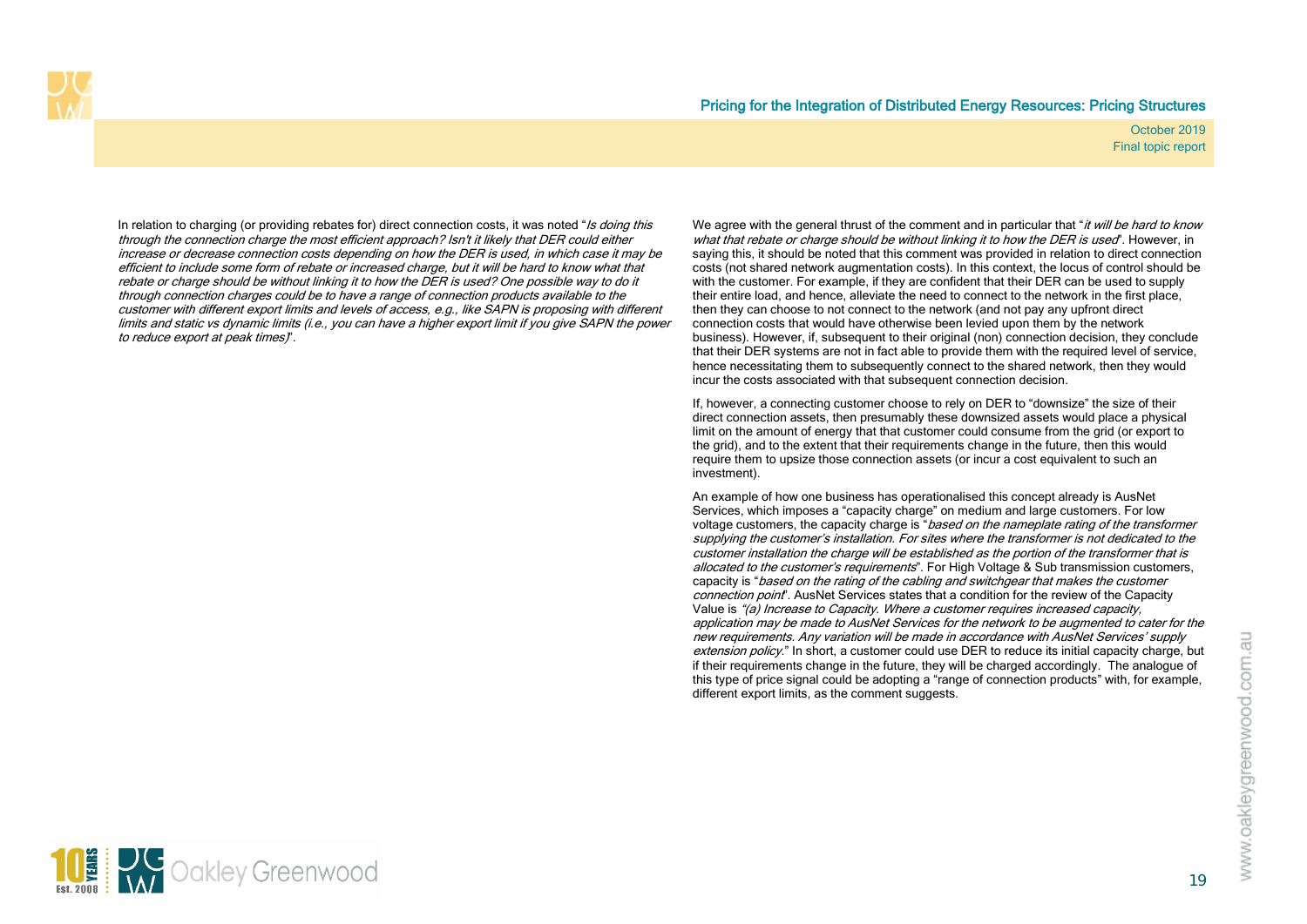In relation to the potential use of "area-based" connection charges to signal the cost of extending the shared network, it was noted that "similar to the previous comment, it's likely to be hard to estimate this at the time of connection, and it should allow for it to be either a rebate or a charge depending on whether DER increases or reduces these costs"

In relation to the use of SAPS in lieu of replacing network assets (e.g., SWER lines), it was noted that the AEMC "considered and rejected this option in its SAPS review as it would raise a lot of consumer protection issues around ensuring the customer is making an informed decision, and the DNSP using a SAPS solution to deliver a replacement is likely to be a better alternative"…. If the "recommended law rule changes in the AEMC's SAPS review are made ….then DNSPs will be able to use SAPS for replacements so the rebate should only be based on the avoidable cost of the DNSP using a SAPS solution not a traditional grid-connected solution and may mean this option isn't needed".

"The Network is responsible to establish and maintain the safe operating parameters for connected customers. At present this is provided via a fuse, or an export agreement for PV customers. In the future this may move to the "operating envelope" style of connection agreement and may become dynamic. The objective here would be to maximise the size of this operating envelope to support the broadest level of market operations that is economically feasible. The slides on direct connections and extensions could be improved to discriminate between these two roles."

Again, from an operational perspective, the extent that this type of price signal (i.e., regarding the costs of extending the existing shared network to a new area) needs to be operationalised through charges that provide for a "range of connection products", then we completely agree with the comment.

We note the AEMC's proposed law change that would allow DNSPs to potentially use SAPS as an alternative to a network replacement solution. We would however note that conceptually, the adoption of any rule change in relation to the use of SAPS does not change the *potential* for a DNSP to adopt such a pricing approach. However, as is alluded to in the comment, what it does change is the potential economic benefits that might ensue from adopting such a pricing approach. For example, if the majority of customers who may be able to change their behaviour in response to an economic price signal regarding the cost of replacing the existing infrastructure used to service their property with a SAPS system were instead provided with a SAPS under the AEMC's proposed Rule change, then the gross economic benefits that are likely to ensue from implementing that price signal diminish. It would be up to individual businesses to assess whether the gross economic benefits of adopting such a pricing structure exceeds the implementation costs. having regard to the impact that the AEMC's proposed law change (assuming it is adopted) might have on the magnitude of those economic benefits.

We agree with this comment, and in particular, the comment that the "*objective here would* be to maximise the size of this operating envelope to support the broadest level of market operations that is economically feasible". In fact, we would argue that the only way this can be achieved is if DNSPs price DER services appropriately so that the market facilitates efficient outcomes. To the extent that this *doesn't occur*, it is impossible to know whether or not the industry has met the dual objective of "maximising the size of this operating envelope to support the broadest level of market operations" at a level that is "economically feasible".

The objective of the slides is not to outline in minute detail exactly what roles and responsibilities the DNSP plays – we have assumed that readers understand these roles.

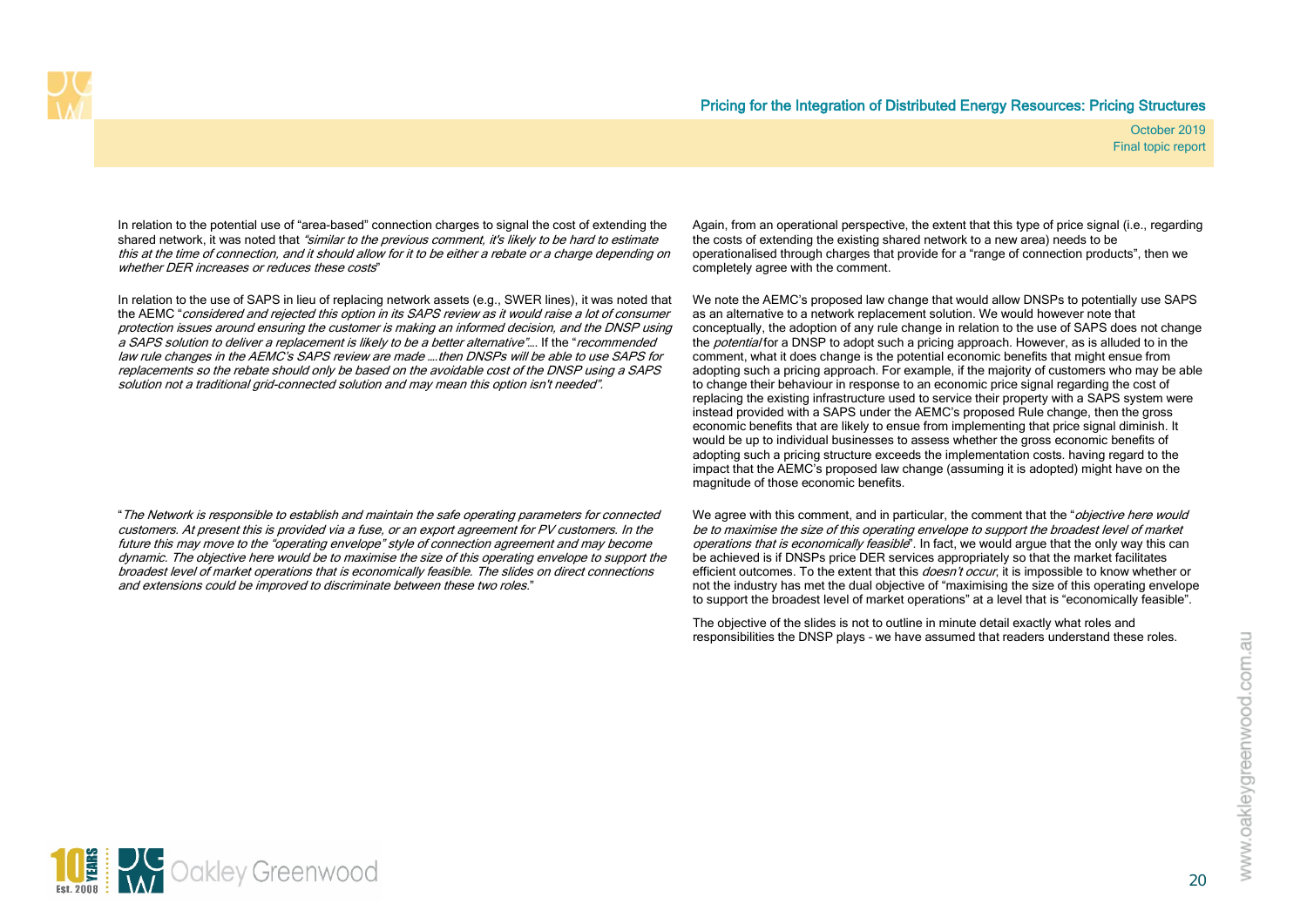"As the network increases visibility and understanding of the LV system, it may seek to procure support services of the types described in the slide deck. These services may in the future be competing with other market services for access to the consumers DER – as such there is a clear need to ensure separation of these two roles".

"It may be useful to note that consumers also see value streams from DER around PV self-use and backup. It is important to keep these in mind when we are looking at how consumers may choose which external markets to participate in".

"Connection costs. There is a long history of residential customer connections being provided without upstream charges if the consumer was connecting to the "line of mains". This has historically been a major contributor to augex. In addition, are we conflating new connections with connection alterations? A new air-conditioner or PV is not a new connection, but it is an alteration. The contract/agreement between the new customer and the network will establish the maximum demand (import and export) that the consumer will have access to".

We completely agree with this. Theoretically, DER facilities could provide services into both network and wholesale markets. This is why, in our discussion, we have attempted to clearly separate out network services from wholesale market services – they need to be considered separately, and in theory, priced separately, so that providers of DER services see price signals related to each of these markets, and as such, can allocate their services to their highest value use (which may lead those services to be allocated to networks at certain times, and the wholesale market at other times).

We agree that customers will see value from DER around PV self-use and back-up. The important point to note is that for customers to make efficient decisions regarding the amount of these services they procure (and the trade-off between those services), they need to face cost reflective tariffs / rebates.

It is our understanding that there has not been one common approach to charging connection costs historically. Rather, various approach have been adopted, depending on the jurisdiction. These range from providing for direct connection and augmentation costs to be included in an NPV analysis, via the adoption of an incremental revenue less incremental cost approach (e.g., Guideline 14 in Victoria) – which led many customer-specific direct connection costs to *not* be charged to the connecting customer upfront - through to connecting customers being required to use accredited service providers to provide direct connection works (at their own upfront cost).

We agree that a new air-conditioner or PV system is not a "new connection" per se, however, if their load (or export requirements) were to lead the network business to incur addition shared network costs, then that should be signalled to that customer via the adoption of (a) cost-reflective shared network consumption tariffs in relation to the additional load from the air-conditioner (which is outside of the scope of this project) and (b) cost-reflective price signals for DER-services (which have been described earlier in this report).

To the extent that such additions cause "connection alterations", that is, changes to the assets that are only used to serve them, then these should be priced in a similar manner to a new connection. That is, the customer causing the cost to be incurred should face a price signal that reflects the full economic cost of that decision, so that they are then able to tradeoff that cost against other potential options (e.g., the use of on-site DER). The AusNet Services capacity charge (mentioned earlier) is a good example of such a price signal.

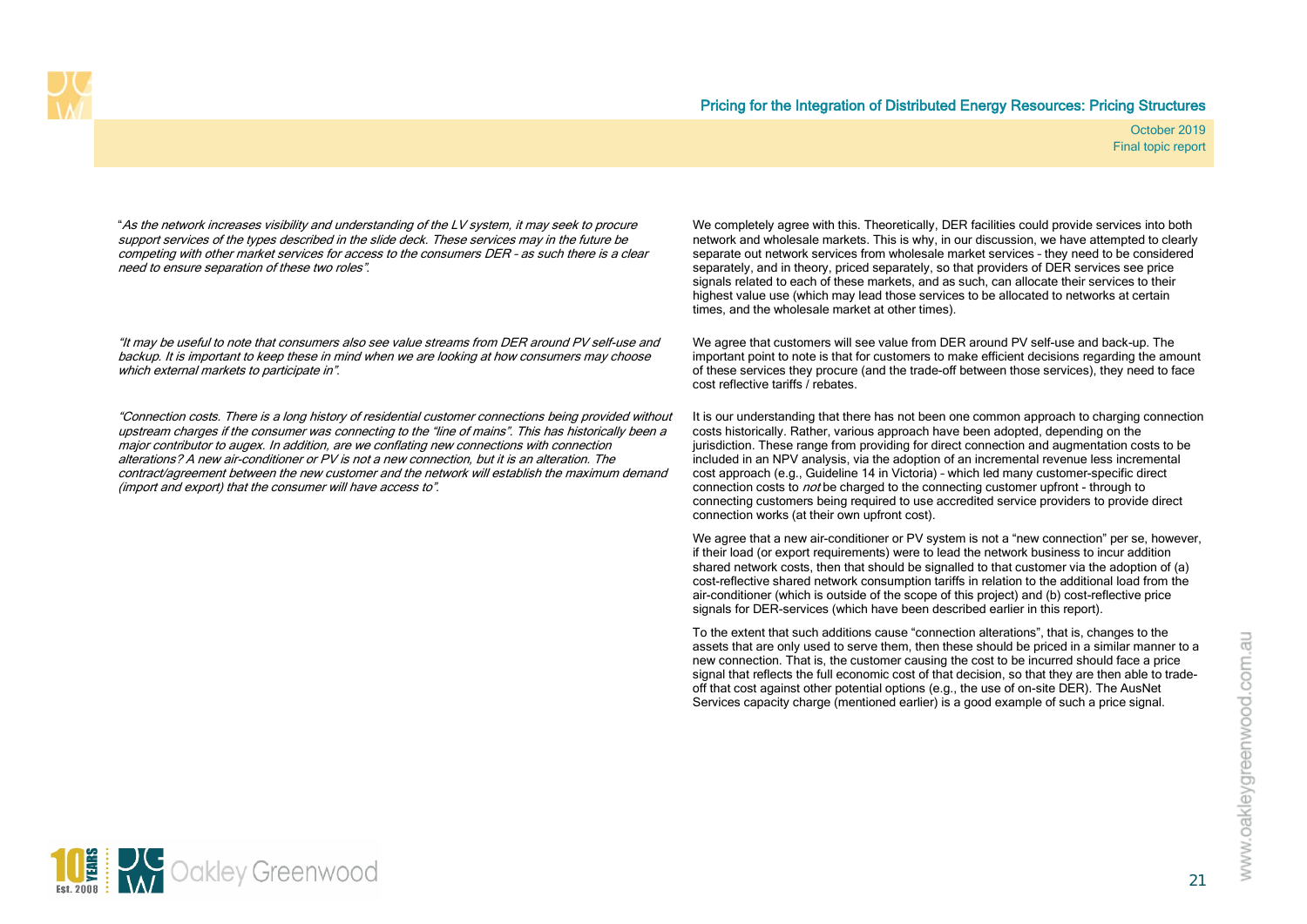"Shared network extensions are most commonly made to an individual or company, not to a group of future connected customers. As such, the extension agreement will usually be tied to a caveat on the subdivision (future customers) that dictates DER requirements. The future contracts/agreements between the new customers and the network will establish the maximum demand (import and export) that these consumers will have access to".

This may be the case, and we see no reason why the strawman pricing arrangements presented in this document wouldn't align with this. For example, "the individual or company" (noting that the company may be a developer, who in turn sells land to end customers to construct houses on) could be sent a price signal regarding the cost of extending the network to service their development, and that individual or company would make a decision regarding the costs and benefits of extending the shared network under the "with" and "without DER" scenario. If the customer chooses to downsize their connection to reduce their upfront connection costs, then this would be reflected in the physical assets constructed. If, at some point in the future, the customer chooses to increase their loads above the physical capacity of the (extended) network that they originally funded, then they should face the incremental costs of upsizing those assets.

Where the customer is a developer, then they may not directly incur the costs of the DER solution that is required to keep demand within the physical constraints imposed by the (downsized) extension asset that they have chosen – despite reaping the benefits of the lower upfront extension costs. However, they will indirectly incur those costs, by virtue of the fact that end customers will factor this into their willingness to pay for land in that development.

Agree. All services provided to DER facilities and received from DER facilities (by network businesses) should be priced.

The comment appears to indicate that the respondent considers that the slides related to voltage are akin to the same constraint driven issues already covered in p13 to p16, which relate to shared network augmentation costs. Whilst both relate to the shared network, it is our understanding that the drivers of investment in the shared network could be either voltage driven, or capacity driven (thermal rating), which is why we have treated them separately. Put another way, a price signal that is designed to incentivise the efficient discharge of batteries when capacity constraints are experienced on the shared network may not be the same as what is required to incentivise the charging of that battery to alleviate over-voltage issues. This is because the costs imposed on the network are likely to be different in the two situations.

"Note that DER can create increased export and import demands on the network. Deferred augmentation is a service that DER can provide to networks; noting that there will be competition for access to the DER resource".

"P19&20 - These slides are repeating the same constraint driven issues already covered in p13 to p16. Voltage in the network is now limited by (modern) inverter operations to 256V (AS4777). At this point, all recent and new PV and battery systems will disconnect and the network voltage will stabilise at this point. There is not a constraint driver here for the network to manage, however there is now an opportunity for the network to create additional voltage headroom to provide customers with increased export capacity.

This is a complex area as the costs of managing the constraint (over-voltage) have essentially been socialised through the AS4777 inverter standard rather than the traditional network method."

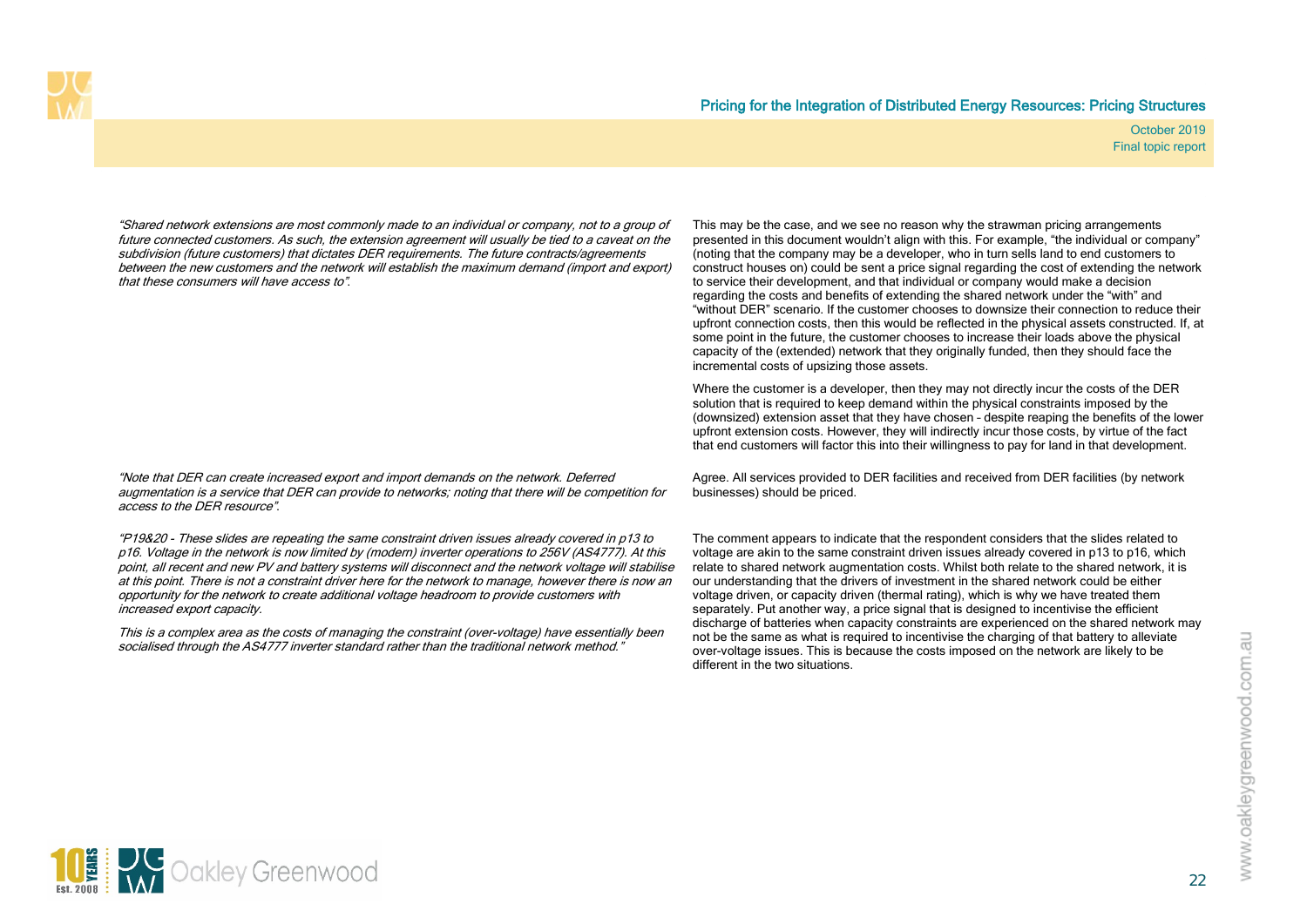

We agree that voltage issues may be being 'managed' by modern inverter operations (including through throttling down and throttling off PV systems during over-voltage events). However, as the comment suggests, "there is now an opportunity for the network to create additional voltage headroom to provide customers with increased export capacity". Moreover, whilst inverters are a way of 'managing' voltage issues, they are not the only way, and given current pricing arrangements, it is impossible to be assured that they are the most efficient means of managing those issues now, and into the future. For example, it could be that by signalling the economic cost of managing these voltage issues now and into the future to the market (including the economic cost to existing PV owners of having their invertor throttle their PV production down or off), the market may be able to provide a more efficient solution than current reliance on inverters (or an alternate network solution). For example, batteries are a feasible (and potentially cheaper) means of managing over-voltage issues. If no price signal were presented to the market in relation to the management of these over-voltage issues, there would, everything else being equal, be (a) under investment in batteries (because the market could not monetise the potential economic benefit that the use of those batteries may provide to network businesses or the PV owners that are in effect managing those over-voltage issues via their inverters), and (b) under-utilisation of any batteries that have been installed (again, because of the absence of the price signal regarding voltage support).

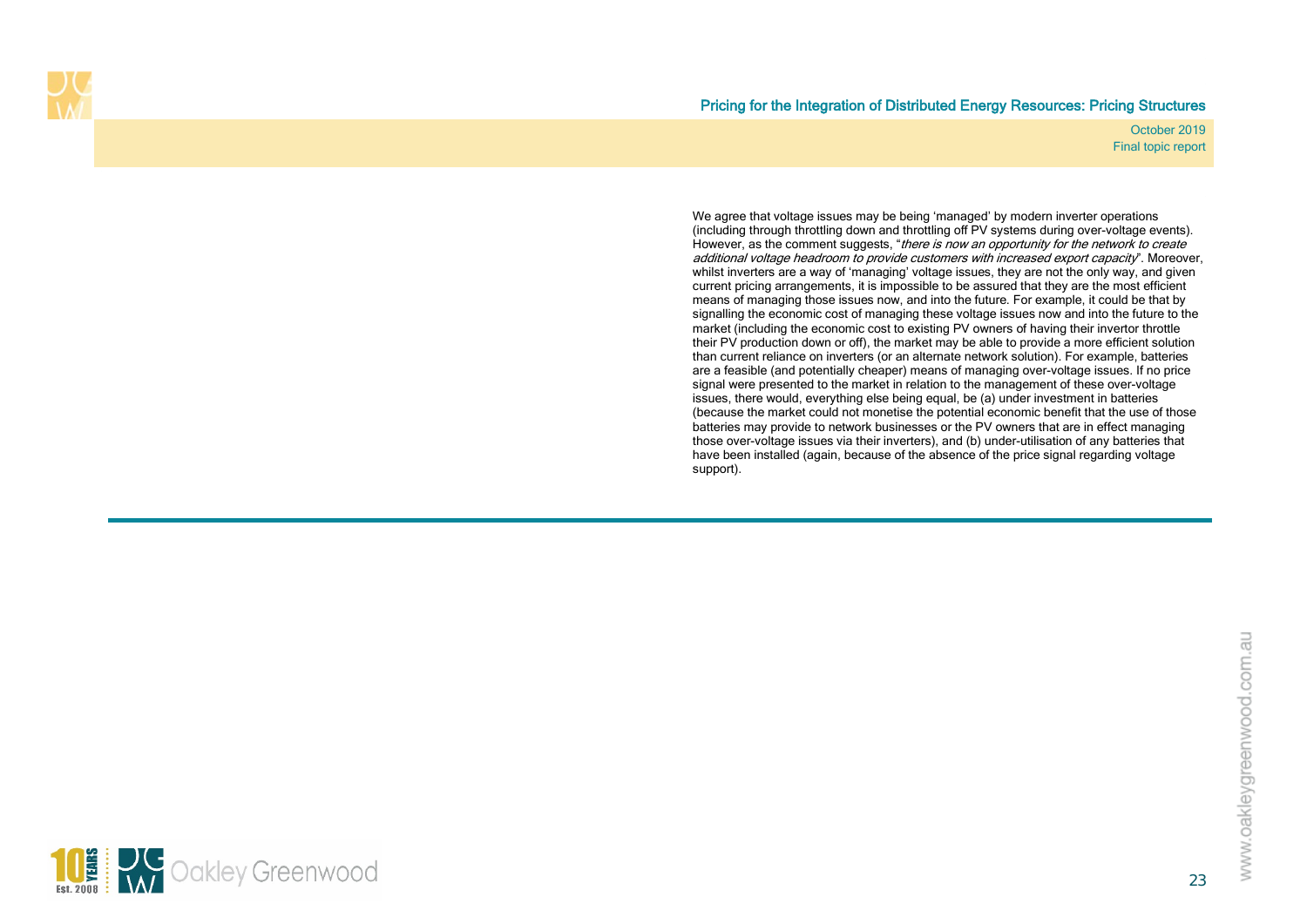<span id="page-27-4"></span><span id="page-27-3"></span>

## <span id="page-27-2"></span>4. Markets and market operations

### 4.1. Wholesale market integration

<span id="page-27-5"></span>DER has always, to some extent, been integrated into the wholesale dispatch of energy. Retailers have used demand response and distributed generation to offset their costs and to retain customers with favourable tariffs. However, neither this<sup>[7](#page-27-3)</sup> nor the range of available pricing options is always visible to the market.

Recent retail entrants have begun to offer different pricing approaches to reward flexible loads that allow customers more control over their costs. This commercial differentiation has only had limited success at the domestic level, but Flow Energy has achieved some penetration in the commercial sector.

This section, therefore, may describe some current practices as well as different alternatives. However, because DER arrangements between retailer, aggregators and customers are not published (like network tariffs), it is difficult to identify which approaches are used and how many customers are providing DER.<sup>[8](#page-27-4)</sup>

#### Wholesale market characteristics

In section [2,](#page-7-5) we described the four characteristics of efficient pricing; sustainable, responsive, efficient and fair and noted that these principles are reflected in the Rules, particularly the rules for wholesale market operation. The key underpinnings of the market are:

Efficient dispatch characteristics support efficient pricing:

- <span id="page-27-0"></span>**The Financially Responsible Market Participant (FRMP), who pays (or is paid) for energy sees the efficient price at their connection point. The market operates** so that the all parties see the marginal price, adjusted for losses. Therefore, for energy the efficient price is always borne by the market participant. This party can:
	- Reduce the price variability (risk) for their customers and price efficiently or not. This can be an issue if the user of the product does not see the efficient price but the FRMP always has the ability to charge in ways that reflect the efficient price;



<span id="page-27-1"></span><sup>7</sup> Retailers are required to report their DER activities against key peak load periods as part of SOO preparation. This is, however, a subset of the actual DER in use. In addition, the separation of networks from generation and retailing, can reduce the ability of both purchasers and sellers of DER services from "stacking" the services to optimise the outcome.

<sup>8</sup> The ARENA funded programme to provide additional RERT resources using demand response does contain some information but pricing is not included.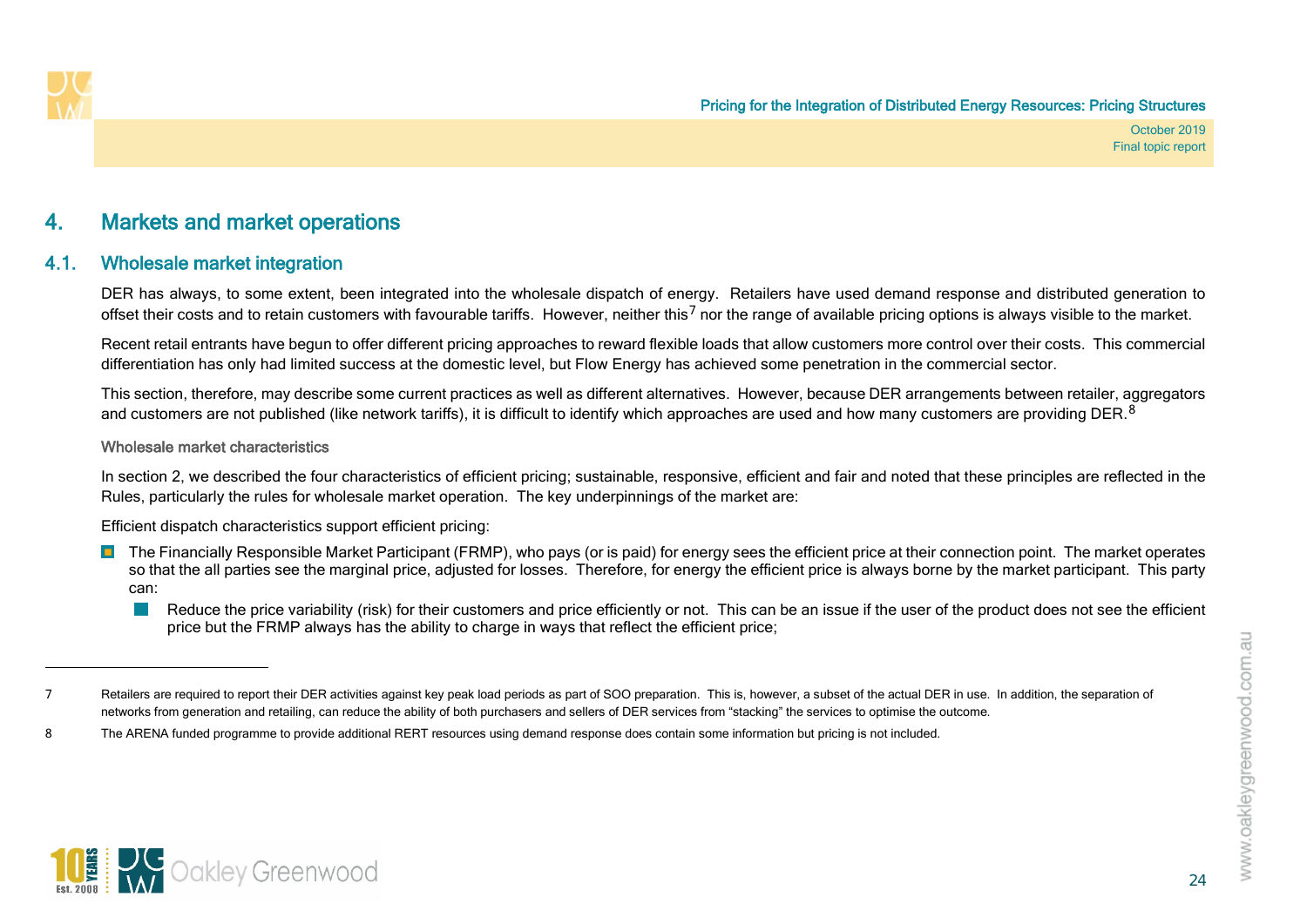<span id="page-28-1"></span><span id="page-28-0"></span>



- Manage prices so that the signal is enhanced, for example peak price rebates, which provides a better and more focused reward for DER.
- Use DER as part of their own risk management. Rather than contract an energy supplier to financially cap a price for a period, DER can provide the general cap or even very focused support during times of high demand and high prices. Incorporating DER into the FRMP risk management practices can reduce costs overall, reducing costs to customers in a competitive market.

While there is some evidence of increased competition between retailers using creative pricing approaches that incorporate DER, evidence from overseas shows that allowing third party advisers and aggregators (often called "intermediaries") to access the wholesale markets dramatically increases the use of DER in markets. For example, the high level of DER in the PJM market compared to the Californian market demonstrates that third parties that can access the wholesale market price will increase the participation of DER providers. This is also seen in other markets, notably the French $9$ , UK and Irish markets.

A lot of the pricing approaches covered in this paper may already be in place. This paper covers the approached that could be used and increased activity on the part of aggregators will increase their use. The key points are that the market operates efficiently from an economic perspective and that the retailer or aggregator can convert the price for end users.

As discussed above, the wholesale market, and the surrounding contracts, are economically efficient by design. The issue for this paper is therefore in the translation from the efficient exchange market to the retail market.

DER (including DR) can potentially reduce investment and operational costs in the wholesale market both by providing a lower cost of supply during dispatch and also by being contracted for future supplies of energy thereby avoiding investment.

DER can also reduce system losses by reducing central system demand but this is a second order effect and difficult to quantify. <sup>[10](#page-28-1)</sup>



<sup>9</sup> The French representative to CIGRE Study Committee C5 commented that allowing third parties into the market was more important than tariffs in increasing DER penetration.

<sup>10</sup> Noting that Operational Demand is the requirement for dispatched plant to meet measured demand. Measured demand is actual demand, net of DER that is being provided outside of the dispatch process.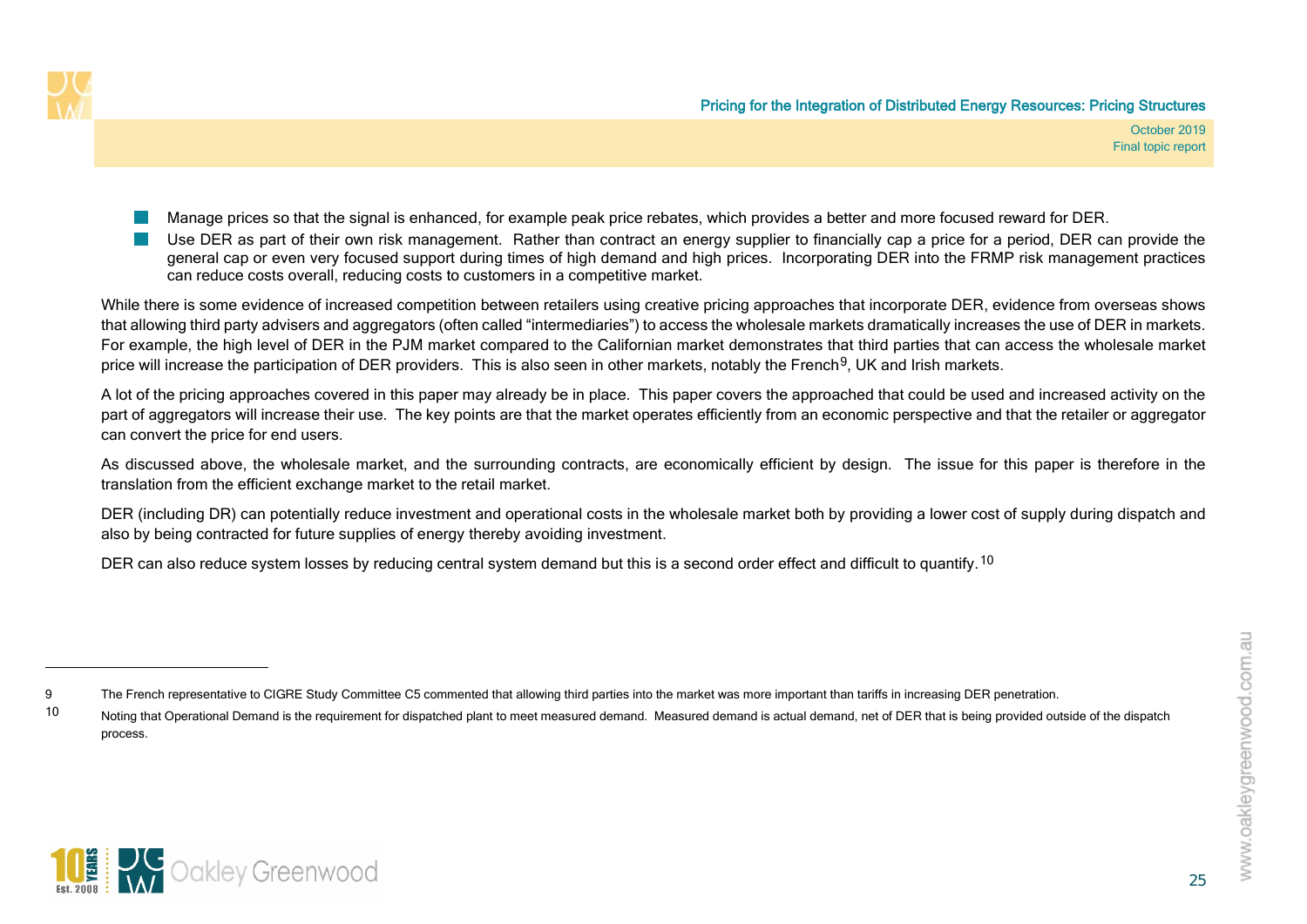

### 4.2. Issues in translating wholesale market costs

<span id="page-29-2"></span>There are issues with the use of DER, particularly DR or process-based generation, as an alternative to investment in normal supply side generation. The key issues relate to how the costs are recovered, given their nature. The costs are:

- Cost of investment, which occurs at the time of investment and connection, which is a long time before the plant operates and gains income from the market. These costs include:
	- **Construction and commissioning;**
	- Land and related costs;
	- Cost of connection (mainly network costs but recovered in the market); and
	- Establishment of market facilities.  $\sim 10$

<span id="page-29-0"></span>These costs are capitalised and recovered as fixed costs in the market via the margin between the operating costs of the plant and the plant income.

#### <span id="page-29-1"></span>Figure 9: Approaches to wholesale pricing to integrate DER

| Charges,<br>rebates and<br>payments                                                                        | Static /<br><b>Dynamic</b><br><b>Price</b> | <b>LRMC/SRMC/Market</b>                                                                                                                                                                               | Vary by<br><b>location</b>                           | <b>Comment</b>                                                                                                                                                                                                                                                                                                                                                                |
|------------------------------------------------------------------------------------------------------------|--------------------------------------------|-------------------------------------------------------------------------------------------------------------------------------------------------------------------------------------------------------|------------------------------------------------------|-------------------------------------------------------------------------------------------------------------------------------------------------------------------------------------------------------------------------------------------------------------------------------------------------------------------------------------------------------------------------------|
| Integrate DER<br>pricing into<br>dispatch - pool<br>impacts<br>(expand status<br>quo)<br>- Contracts below | Dynamic                                    | <b>SRMC</b> impact<br>avoided fuels and<br>market costs<br><b>LRMC</b> impact<br>Dispatch of DER will be<br>٠<br>picked up in SOO and<br>other forecasts and<br>replace investment in<br>other supply | Regional<br>(vary with<br>losses and<br>constraints) | Allow FRMP to offer DER on a firm dispatch basis<br>into the NEM dispatch process<br>Retailer to be the FRMP (simplest case)<br>$\bullet$<br>Multiple FRMPs at a site to allow<br>٠<br>Aggregators/DER providers or customers to<br>participate as well as retailers (requires Rule<br>change)<br>Contracts between FRMP and customers or DER<br>providers to be unregulated. |
| Regulated FIT for<br>DER products<br>imposed on<br><b>FRMP</b><br>(Status Quo)                             | Static or<br>Dynamic                       | As above                                                                                                                                                                                              | Possible                                             | Retailers (as FRMP) required to offer reduced<br>charges or rebates. This could be to aggregators,<br>DER providers.                                                                                                                                                                                                                                                          |
| Status quo but<br>supported by<br>efficient<br>consumption and<br>export tariffs for<br>end users          | Static or<br>dynamic                       | As above with additional<br><b>LRMC</b> benefit that FRMP<br>can incorporate contracts<br>into its portfolio and reduce<br>investments.                                                               | Possible                                             | Retailers (as FRMP) charge efficient charges and<br>can therefore customers can value DER correctly for<br>capacity/demand and energy benefits. Aggregators,<br>DER providers and customers supply services to the<br>FRMP via unregulated contracts. FRMP to<br>incorporate into its risk management process                                                                 |
| Financial<br>contracts                                                                                     | Static                                     | Primarily LRMC to avoid<br>investment but also SRMC<br>as pure price risk<br>management.                                                                                                              | No                                                   | Allow DER providers as FRMPs to participate in the<br>Exchange based and OTC contract markets.<br>allowing the FRMP to incorporate the capacity and<br>energy into its risk management process                                                                                                                                                                                |

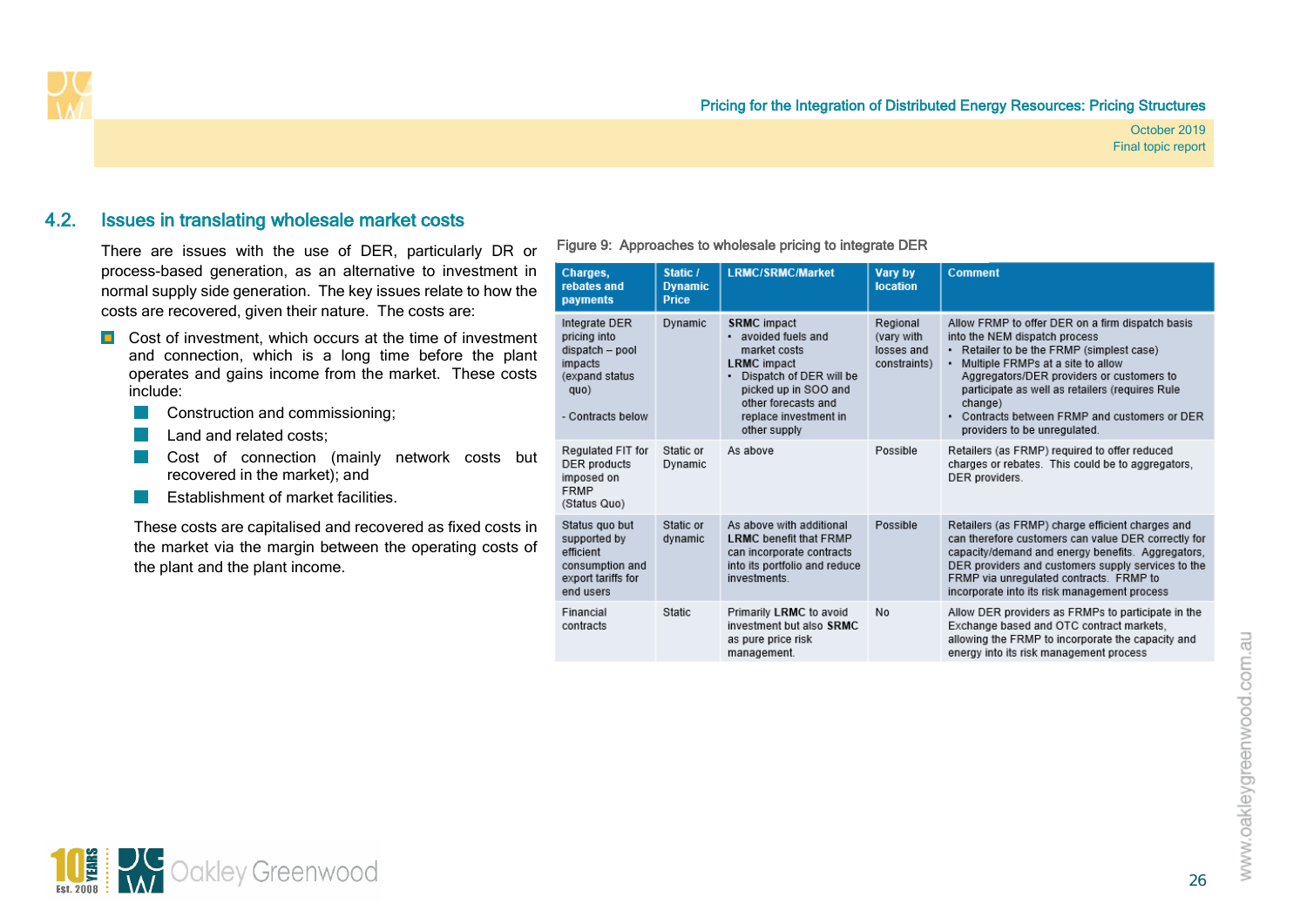<span id="page-30-1"></span>The income comprises pool (and contract) income and ancillary services income.<sup>[11](#page-30-1)</sup>

- $\Box$  Cost of operations, which occur at the time plant generates. These costs include:
	- Fuel, a fully variable cost. Fuel, as a concept, includes the wind that drives wind turbines, solar insolation, diesel/distillate, coal and gas. The use of fuel is directly proportional to energy production.
	- **Deperations and maintenance costs.** These costs are also proportionate to usage but not perfectly, and factors such as the number of starts the plant experiences and time-based maintenance are included.
	- Licence and participation (both generation and retail).

### 4.3. Pricing approaches

As shown in [Figure 9](#page-29-1) above, DER can be used in the wholesale market to displace other generation and can allow a reduced cost of dispatch. As noted in section [4.1,](#page-27-5) above, this can be done by the FRMP or an intermediary with access to the pool. Importantly, the actual relationship between the customer and the FRMP or intermediary is not important to the pool outcome.

27



<span id="page-30-0"></span><sup>11</sup> In an energy only market, like the NEM, the pool price represents the efficient long run costs of the industry, both operating and capital. Facilities enter the market if they expect their cost of operation to be below the long-term average pool price and leave the market if their costs are above that price. The NEM has always had a capacity remuneration mechanism as a backstop - the Reliability and Emergency Reserve Trader (RERT). In recent years, the RERT has become a permanent fixture in the market, allowing some facilities, primarily demand response, to gain a second income stream. The recent adoption of the Retailer Reliability Obligation, which is a form of forced contracting, raises the potential for supply sources, including DER, to gain an additional, stable income stream. This should allow increased use of DER in the market as income will be more predictable.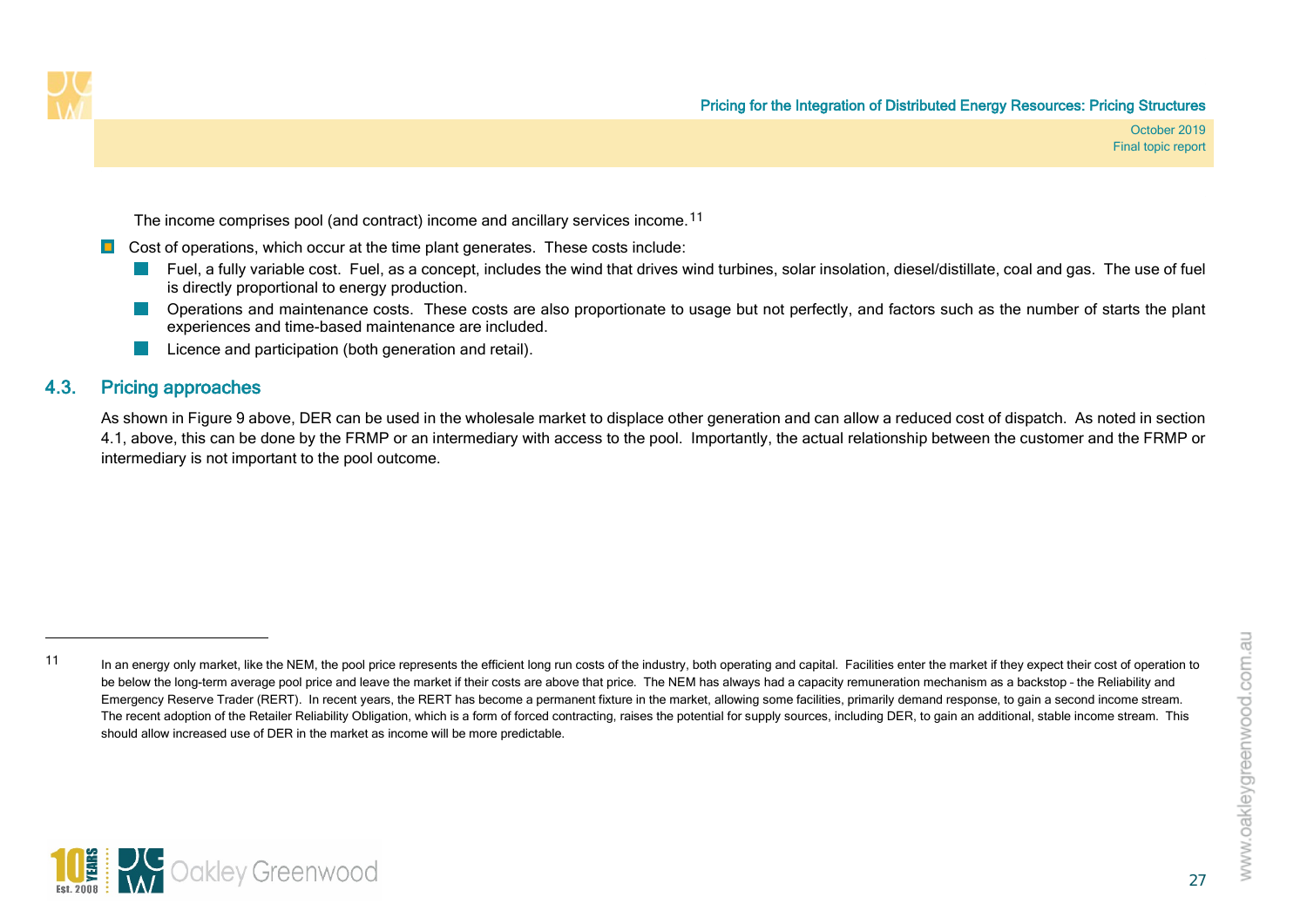<span id="page-31-0"></span>

While pool dispatch allows a lower price, and there is some debate in the literature about the real impact of iust impacting pool price<sup>[12](#page-31-0)</sup>, the use of contracts to firm up the arrangements between suppliers, as shown in the last row in [Figure 9,](#page-29-1) would allow FRMPs to incorporate DER into their risk management, reducing the need for contracts with generation. This would lead to a lower cost of supply to customers by reducing the operational costs of retailers and it could also potentially displace generation augmentation (or hasten plant shut down).

In some overseas markets (PJM for example), the use of DER (primarily responsive loads) in capacity markets has allowed the reduction of installed capacity. In others (France and the UK), DER provides a more flexible response in dispatch, allowing a reduced reliance on other fast responding plant.

The NEM currently allows FRMPs to operate in the pool using DER contracts with customers and DER providers. In addition, new Rules are coming into force that allow intermediaries to operate in the pool. There are therefore few restrictions on the application of these pricing approaches and, since direct contracts between parties in the NEM are confidential, some or all may already be in use, unbeknown to the authors.



<sup>12</sup> There is little direct research on pool price impacts of DER but some renewable supply studies are relevant. For example, Salo et al (2013), Ketterer (2012) and Martinez-Anido et al (2016) examined the impacts of renewable supplies on market prices and volatility. Ketterer (2012) and Martinez-Anido et al (2016) both examined single markets and found that the price is reduced on a long-term basis but with increased volatility. Analysis by Salo et al (2013) showed, however, that the impacts were market/country specific. Where the renewable supply coincided with peak demands and was relatively stable during those periods (as in the case of Denmark) both prices and volatility were decreased. Where the supply was not coincident or more variable (as in Germany and by inference, New England), while price was depressed, volatility increased. The former outcome is stable, while the latter is not (and is similar to the Australian experience). It could be argued that DER can be channelled to the peak price periods and be stable when used, which should provide an outcome like that experienced in Denmark in the Salo and Siddiqui study, which would be both economically efficient and market stabilising.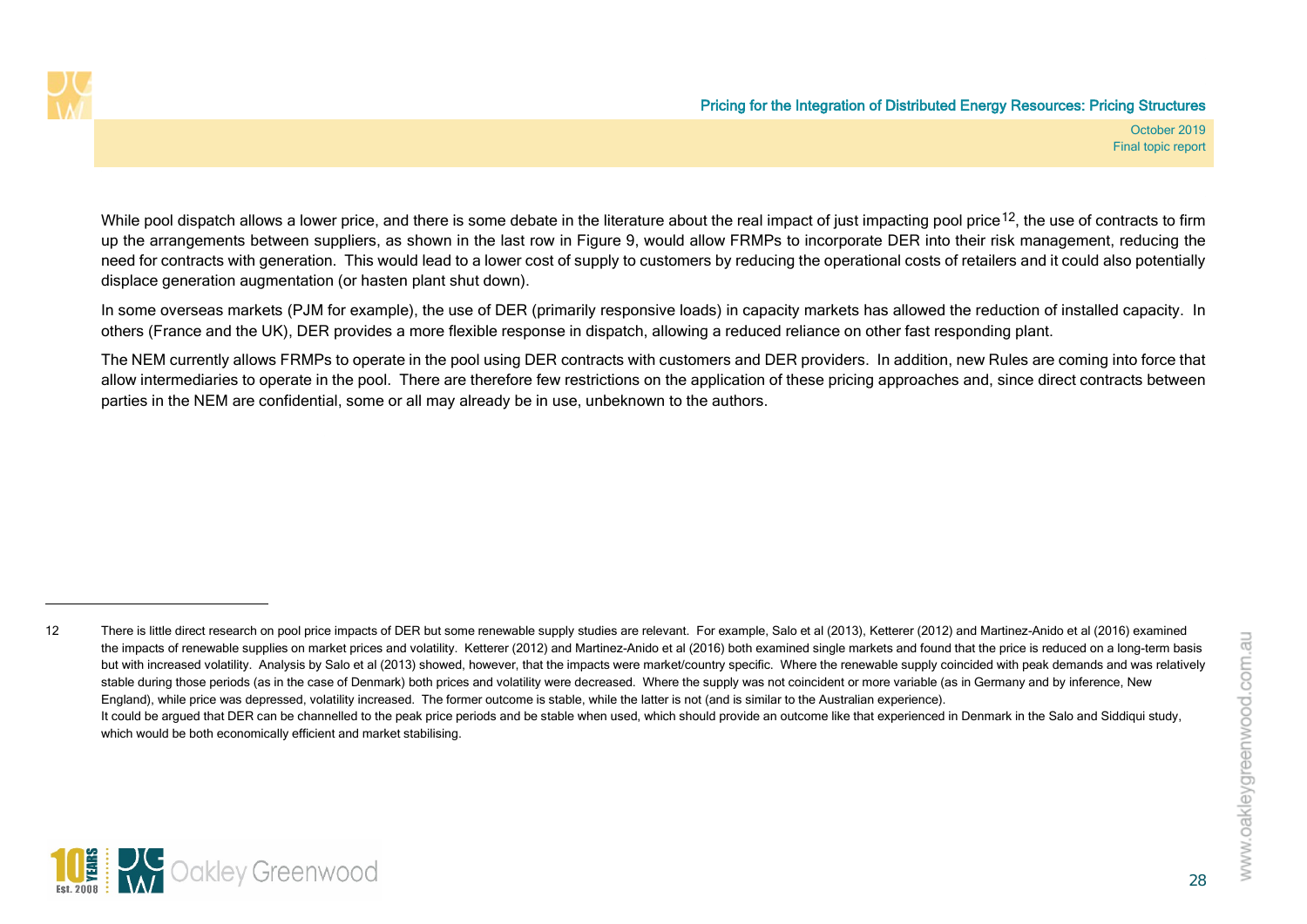### 4.4. Market operation cost drivers

#### Key points made in the Cost Driver Paper

- 1. The market operator must ensure the correct amount of reserves in the market. The level of reserves required is forecast and calculated by AEMO based on the USE standard set by the Reliability Panel.
- 2. Ideally, the correct level of reserves should be met by normal market operations. To the extent that the level is not achieved, AEMO must intervene based on its best judgement of the likely shortfall. This is discussed in section [4.1](#page-27-5) above.
- 3. DER (particularly DR through load reduction or the use of behind-the-meter standby generation) has been proven to be the main source of emergency reserves for the NEM.

#### Objectives of pricing DER for this service

<span id="page-32-0"></span>Provide a more flexible and cheaper source of reserves than traditional, supply-side options.

- $\Box$  The true value of the DER needs to be identified and paid to the DER provider:
	- This may actually be an intermediary, who receives **Contract** the economic cost but has an alternate arrangement with the customer that is providing the energy source or curtailing their load.

#### <span id="page-32-1"></span>Figure 10: Potential pricing approaches for reserves

|                                                                                                                                                                                                               | Charges,<br>rebates and<br>payments           | Static /<br><b>Dynamic</b><br><b>Price</b> | <b>LRMC/SRMC</b><br>/Market                                             | <b>Vary by location</b>                                                                                                    | <b>Comment</b>                                                                                                                                                                                                                                                                                                                    |
|---------------------------------------------------------------------------------------------------------------------------------------------------------------------------------------------------------------|-----------------------------------------------|--------------------------------------------|-------------------------------------------------------------------------|----------------------------------------------------------------------------------------------------------------------------|-----------------------------------------------------------------------------------------------------------------------------------------------------------------------------------------------------------------------------------------------------------------------------------------------------------------------------------|
|                                                                                                                                                                                                               | Central<br>purchase -<br>price                | Dynamic                                    | Market<br>- tender for<br>supply                                        | Regional                                                                                                                   | AEMO offers to purchase reserves (all types) for prices<br>up to the VCR.<br>The providers will only be paid an availability and usage<br>payment. AEMO retains the DER income.<br>The reserve can only be used if directed on by AEMO.                                                                                           |
|                                                                                                                                                                                                               | Central<br>purchase-<br>volume<br>(RERT var.) | Static<br>(contract)                       | Market<br>- tender for<br>supply                                        | Regional                                                                                                                   | AEMO offers to purchase reserves (all types) price for a<br>defined amount<br>The providers will only be paid an availability and usage<br>payment. AEMO retains the DER income)<br>The reserve can only be used if directed on by AEMO.                                                                                          |
|                                                                                                                                                                                                               | Capacity<br>obligation<br>(NEG var.)          | Dynamic?                                   | Market                                                                  | No                                                                                                                         | Retailers are required to hold an fixed percentage of<br>capacity above their predicted demand on a 10% POE<br>basis.<br>If a blackout occurs, retailers are assessed and<br>penalties applied if sufficient capacity was not<br>purchased.<br>Capacity providers may be required to prove their<br>capability on an annual basis |
|                                                                                                                                                                                                               | trigger events.                               |                                            | All of the options above, and other variants, can be optional, based on | The optional approach is more like the current RERT<br>(except for availability and pool income) and the<br>suggested NEG. |                                                                                                                                                                                                                                                                                                                                   |
| An underlying principle is that the level of MPC could be set at or<br>above the level of VCR. This would provide incentives for wholesale<br>market participation up to the level of consumer desired demand |                                               |                                            |                                                                         |                                                                                                                            | Would avoid the need for reserves by ensuring that<br>capacity is available to the level that customers are<br>willing to pay for, on average.                                                                                                                                                                                    |

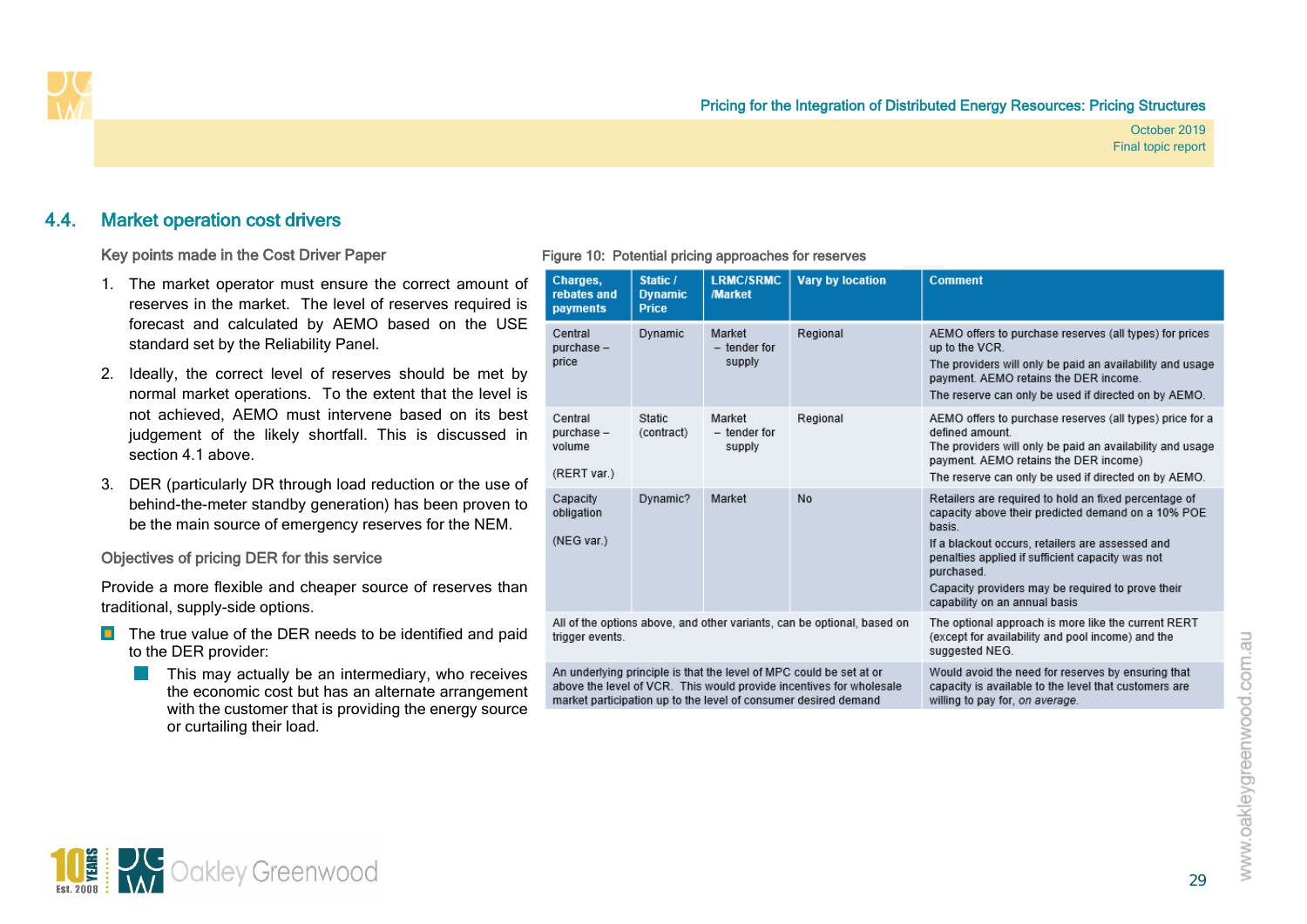

Valuing what could have happened, in the case of load curtailment, is fraught and the provider and the receiver of DER need to agree on the rules that apply to the purchase – see issues below.

### 4.5. Pricing approaches for market reserves

[Figure 10](#page-32-1) shows some approaches to reserve pricing. These are in use in various markets in Australia and internationally.

The simplest way for a market operator to ensure reserves is to purchase capacity centrally up to an amount determined by themselves or some requlatory body. This approach is used in Western Australia and overseas markets, for example PJM. In this approach, the relevant level of capacity is remunerated, and the actual energy market operates to recover the operational costs of the participants. This approach can either focus on the value of the capacity to be purchased (Row 1) or the amount of capacity to be purchased (Row 2) in [Figure 10.](#page-32-1)

In the NEM, capacity is remunerated in the energy market (discussed in section [4.2](#page-29-2) above), including in the new Retailer Reliability Obligation. The role of the market operator in the NEM is therefore to purchase additional reserves.

Methods for pricing this additional reserve are shown in rows 2 and 4 of [Figure 10,](#page-32-1) which are similar to the Reliability and Emergency Reserve Trader in the NEM, where both permanent and optional approaches are used. The only variant is that in the pricing approach in [Figure 10,](#page-32-1) any pool income is retained by the market operator and the reserve provider only gets the contracted amount for their service. Note that this may vary from the simple energy value and is often a combination of availability and operational payments.

<span id="page-33-0"></span>In some overseas markets, and from 1 July 2019 in the NEM, rather than the market operator providing the reserves, retailers are obligated to provide a level of reserve in proportion to their expected customer load. This is a mandated form of the contracting that they would already do under normal circumstances with the addition of a set level of reserves over and above the level that the retailer would contract for its own risk management purposes. This is the Retailer Reliability Obligation that commenced last July in the NEM. This approach is shown in row three of [Figure 10.](#page-32-1)

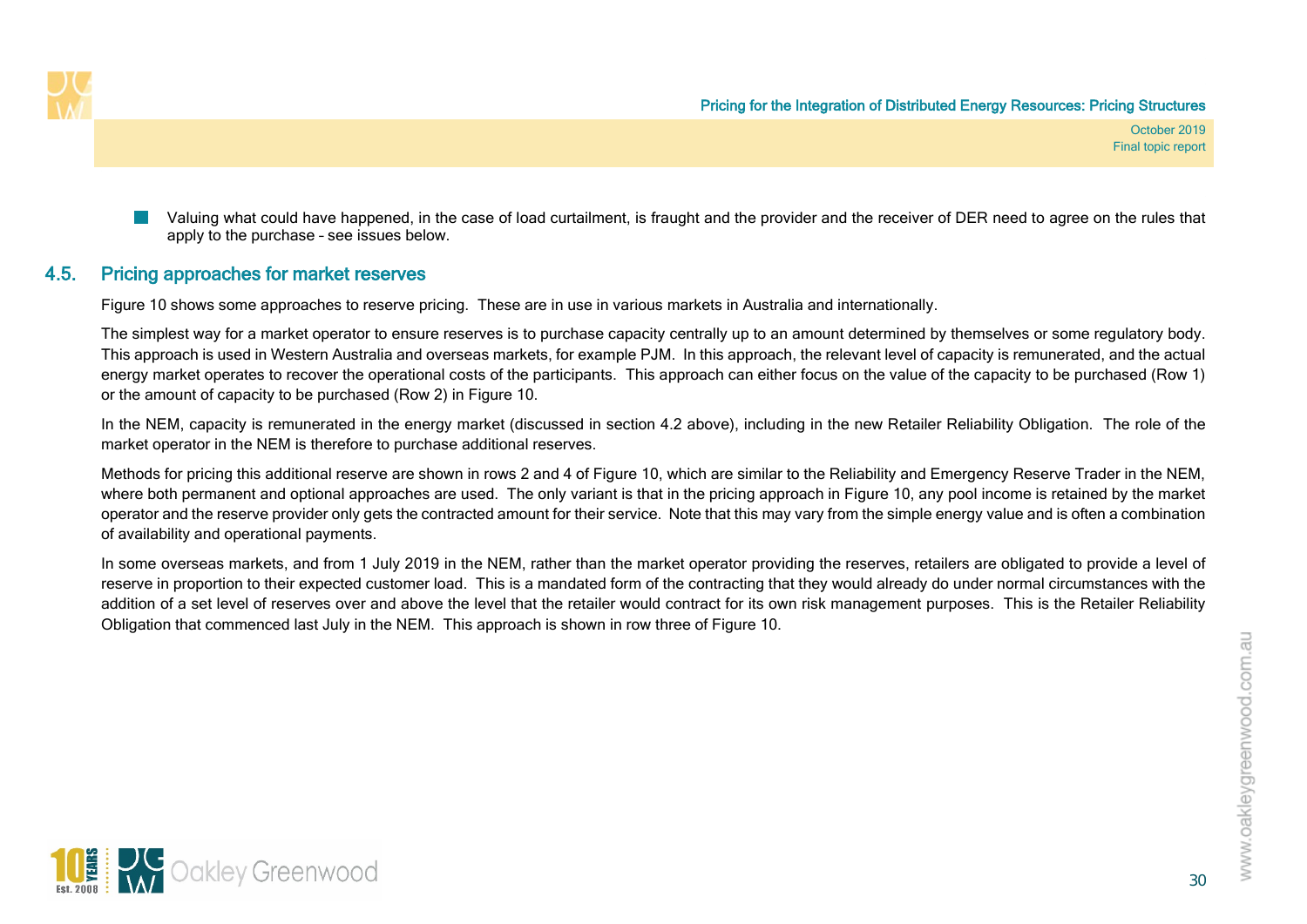<span id="page-34-1"></span><span id="page-34-0"></span>

#### Issues in using DER for market reserves

There are a number of issues in using DER, particularly load reduction, for the provision of market reserves. These include:

- **D** Measurement. While most supply side and generation solutions can be readily measured (via metering) and are often monitored every six seconds, demand side generation and load reductions are not so easily measured. There are two main concerns:
	- Metering on the demand side measures energy and, in most cases, reports the energy use over a 30-minute period. Demand can vary substantially during this period and therefore, while capacity provision can be inferred from energy use changes, there is an unknown error. Five-minute metering <sup>[13](#page-34-0)</sup> will reduce this problem but that will not be universal in Australia for a long time
	- Measurement of small variations in demand, particularly estimating energy not used, is difficult. While there are a number of approaches to measure a change due to a specific event (for example, control groups and baselining), the measures are prone to large errors if the load is not predictable.<sup>14</sup> This is a known problem with incorporating DER into markets but is particularly acute where the market operator is purchasing the energy on behalf of customers as the risk is borne by retailers and customers.
- Firmness. Market reserves are purchased for emergency and reliability needs and therefore need to be available when required. Most DER, particularly load reduction and storage, are either not firm or do not have a high level of reserve. Therefore, unless aggregated efficiently, DER can be less effective for reserves. This is particularly a problem for behavioural reserve that responds to a call rather than being centrally controlled as any particular site may not respond to a particular call. This issue can be reduced if a larger amount of reserve is contracted than actually required, so the shortfall does not prevent the provider from meeting the reserve requirement.
- **D** Not included in forecasts. DER needs to provide additional energy to the market to be considered as reserves. This means that:
	- DER which reduces the load on the market, rather than in response to a direction of the market operator, cannot count. This is because the market forecasts that identify the need for reserves already assume stochastic variations in demand. For the purpose of reserves, DER must respond to a call.
	- DER that is already contracted in the market, even if not for a specific moment, cannot be used for reserves as the load reduction is already included in forecasts.



<sup>13</sup> Five-minute settlement will not resolve this issue unless it is supported by five-minute metering as the use of a profile for settlement provides no information about a change of energy use at a site.

<sup>14</sup> Studies such as "California ISO Baseline Accuracy Assessment" (2017) by NEXANT explain the measurement issue in detail. A study for AEMO (then NEMMCO) regarding measurement for the Wholesale Demand Response Mechanism – "Development of Demand Response Mechanism, Baseline Consumption Methodology" (2013) by DNV KEMA - also discusses this issue and included the method that is used by AEMO for the RERT.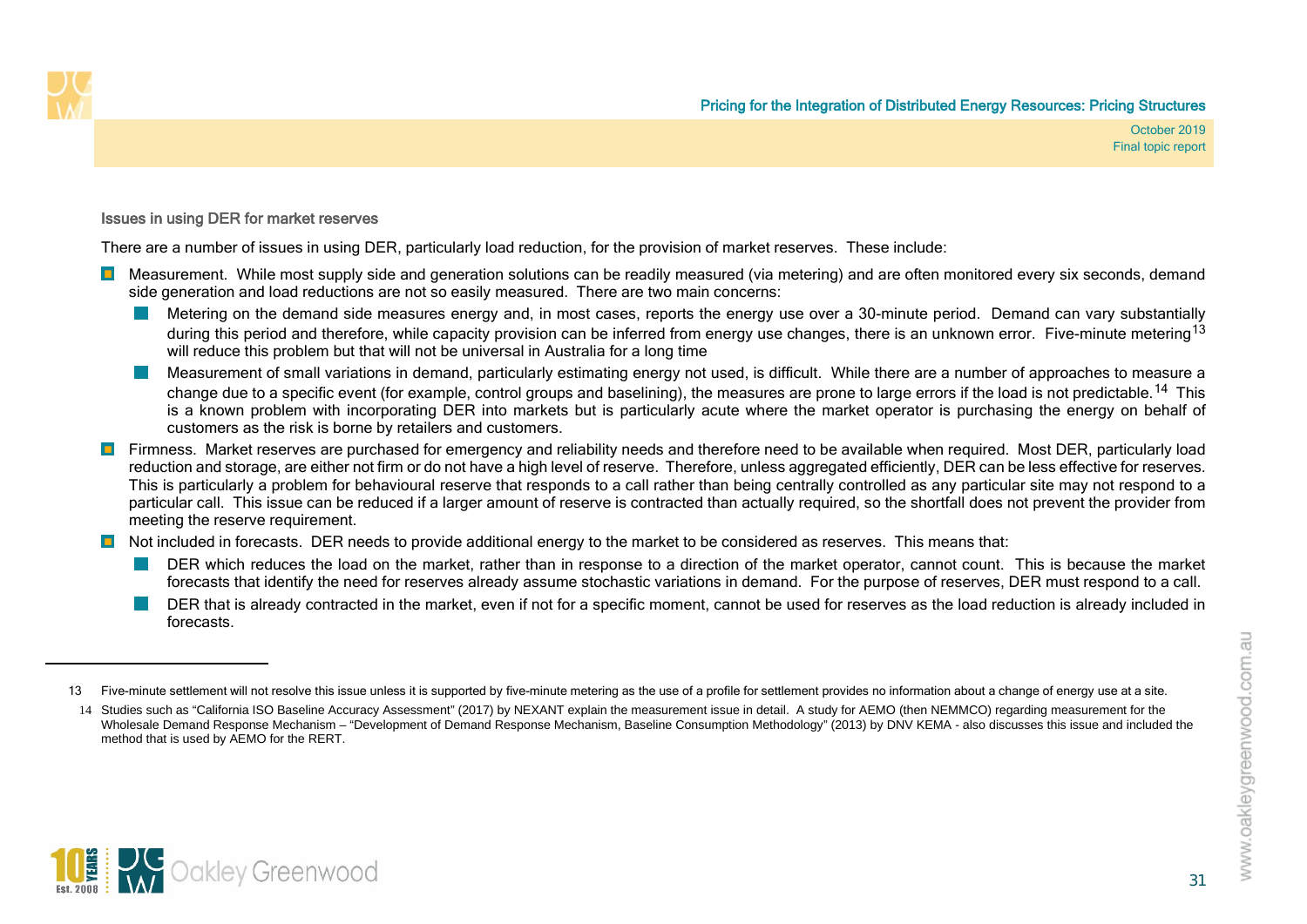

### 4.6. Pricing approaches for ancillary services

It had always been thought that DER, particularly highly flexible loads, would be able to be used in the NEM Ancillary Services markets and this is now occurring to a limited extent. This paper provides some pricing approaches that can be used.

#### Key points made in the Cost Driver Paper

- 1. The cost driver paper noted that the market operator must ensure that sufficient ancillary services are available to the market at all times. To this end, Frequency Control Ancillary Service (FCAS), which are readily supplied from a number of market sources, are provided by a market that is co-optimised with the energy market.
- 2. DER is a good source of FCAS and, as noted above, some integration is already occurring.<sup>[15](#page-35-1)</sup>
- <span id="page-35-0"></span>3. Other forms of Ancillary Services are less amenable to DER but DER could, with the right conditions and Rules be involved in the provision of these services. These are:

#### <span id="page-35-2"></span><span id="page-35-1"></span>Figure 11: Pricing approaches for Ancillary Services

| <b>Charges, rebates</b><br>and payments                                                                   | Static /<br><b>Dynamic Price</b> | <b>LRMC/SRMC/</b><br><b>Market</b> | Vary by<br><b>location</b> | <b>Comment</b>                                                                                                                                                                                         |
|-----------------------------------------------------------------------------------------------------------|----------------------------------|------------------------------------|----------------------------|--------------------------------------------------------------------------------------------------------------------------------------------------------------------------------------------------------|
| <b>Frequency Control</b><br><b>Ancillary Services</b><br>- allow access to<br>the markets<br>(status quo) | Dynamic                          | Market - offer<br>availability     | No                         | The FCAS markets allow any party that can access them<br>to offer services for a price.<br>In addition, it is possible to aggregate supplies, although<br>the metering requirement limits this option. |
| <b>Regulation Services</b><br>- fixed contract<br>approach                                                | Static                           | LRMC                               | Yes                        | It could be possible to purchase low cost regulation,<br>particularly from storage devices.                                                                                                            |
| Ideas welcome for<br>SRAS and Reactive<br>Support                                                         |                                  |                                    |                            |                                                                                                                                                                                                        |
|                                                                                                           |                                  |                                    |                            |                                                                                                                                                                                                        |



<sup>15</sup> Frequency control and regulating ancillary services require high speed metering to be measured and assessed for payment, which is only now becoming available cheaply. One SRG member reported that they are currently doing 6 second FCAS (high speed metering) in the market on DER sources as small at 2.5kW (and could economically go lower). They have high-speed FCAS compliant meters installed on 99% of their sites at a cost less than \$100 per site. Further, they expect the next generation of meters to be capable of 3 phase FCAS for less than \$60. With competition in metering, and the need for DER metering, it is expected that this form of metering will be readily available in the near term.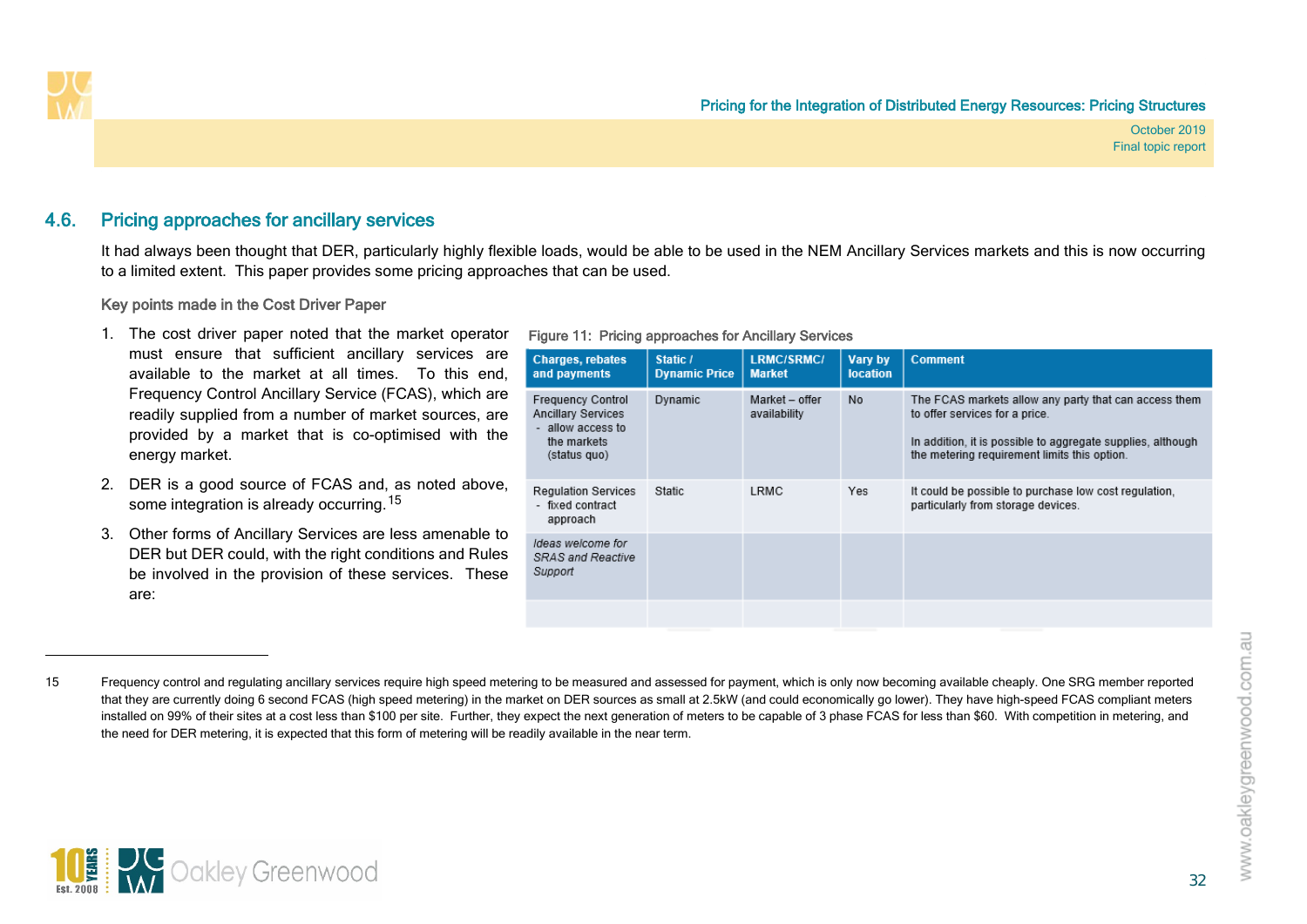<span id="page-36-0"></span>

- a. System Restart Ancillary Service (SRAS);
- b. Regulation services and Fast Frequency Response FFCAS); and
- c. Reactive power (Voltage support).

SRAS requires that the supplier is able to provide a significant amount of capacity to allow restart of a major part of the grid. This means that most forms of DER are not able to participate. Storage is, however, able to provide this service if of sufficient size (e.g., the TESLA battery in SA) or where it can be linked to a larger facility.[16](#page-36-0) This is a tendered service – AEMO seeks suppliers every 5 years and offers a 5-year contract.

Regulation and FFCAS both require highly responsive plant and storage devices have been shown to be able to provide this service but, as yet, the storage technologies (e.g. batteries) and distributed generation, have not proved economic in these roles.

Reactive power requires an energy source (storage) and power electronics. To date this has not been economic. This service is purchased by AEMO as required.

#### Objective of pricing DER for this service

To allow DER to be available for this service it must be treated the same as other sources; that is, to compete on an equal footing to supply side services on technical and performance grounds, where possible.

[Figure 11](#page-35-2) shows some potential approaches but until the technical issues are resolved there is little opportunity for DER to participate in the provision of Ancillary Services other than FCAS. SRAS service is an opportunity, which could be explored during the next tender by AEMO.



<sup>16</sup> There are a number of examples of plant combinations being used for SRAS service, including Dry Creek PS and Torrens Island PS (TIPS). Dry Creek PS has three 1MW diesel gensets that can be started without external power, these units then start the main station (30MW), which can then start a TIPS unit (either 120MW or 200MW) which is sufficient for SRAS.